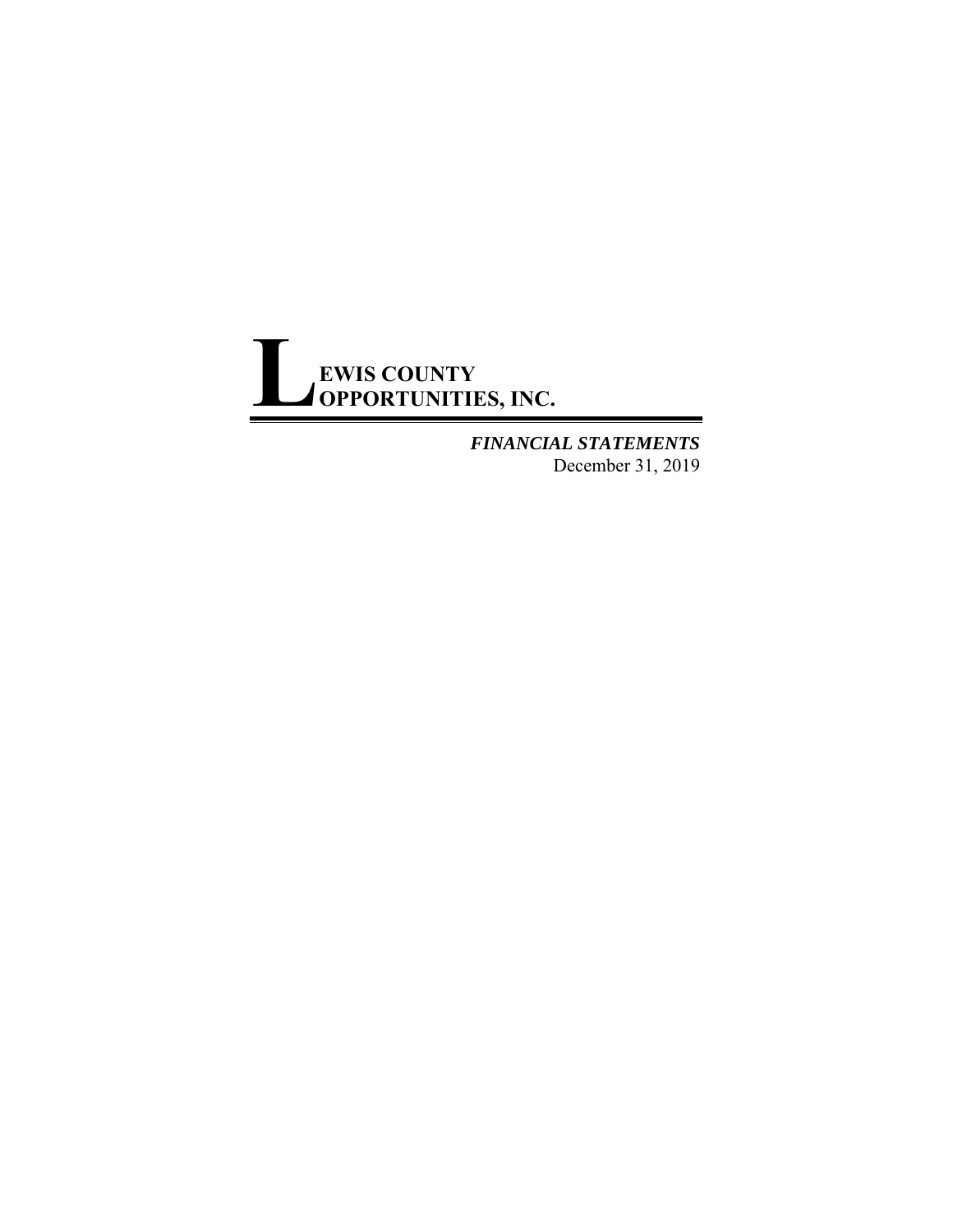**Table of Contents** 

### **LEWIS COUNTY OPPORTUNITIES, INC.**

| <b>INDEPENDENT AUDITOR'S REPORT</b> |   |
|-------------------------------------|---|
| AUDITED FINANCIAL STATEMENTS        | 4 |
| STATEMENT OF FINANCIAL POSITION     |   |
| STATEMENT OF ACTIVITIES             |   |
| STATEMENT OF FUNCTIONAL EXPENSES    |   |
| STATEMENT OF CASH FLOWS             |   |
| NOTES TO FINANCIAL STATEMENTS       |   |

INDEPENDENT AUDITOR'S REPORT ON INTERNAL CONTROL OVER FINANCIAL REPORTING AND ON COMPLIANCE AND OTHER MATTERS BASED ON AN AUDIT OF FINANCIAL STATEMENTS PERFORMED IN ACCORDANCE WITH *GOVERNMENT AUDITING STANDARDS* 25

INDEPENDENT AUDITOR'S REPORT ON COMPLIANCE FOR EACH MAJOR PROGRAM AND ON INTERNAL CONTROL OVER COMPLIANCE REQUIRED BY THE UNIFORM GUIDANCE \_\_\_\_\_ 27

| ADDITIONAL REPORTS REQUIRED BY THE SINGLE AUDIT ACT | 30 |
|-----------------------------------------------------|----|
| SCHEDULE OF EXPENDITURES OF FEDERAL AWARDS          | 30 |
| NOTES TO SCHEDULE OF EXPENDITURES OF FEDERAL AWARDS | 32 |
| SCHEDULE OF FINDINGS AND QUESTIONED COSTS           | 33 |
| SUMMARY SCHEDULE OF PRIOR AUDIT FINDINGS            | 34 |
|                                                     |    |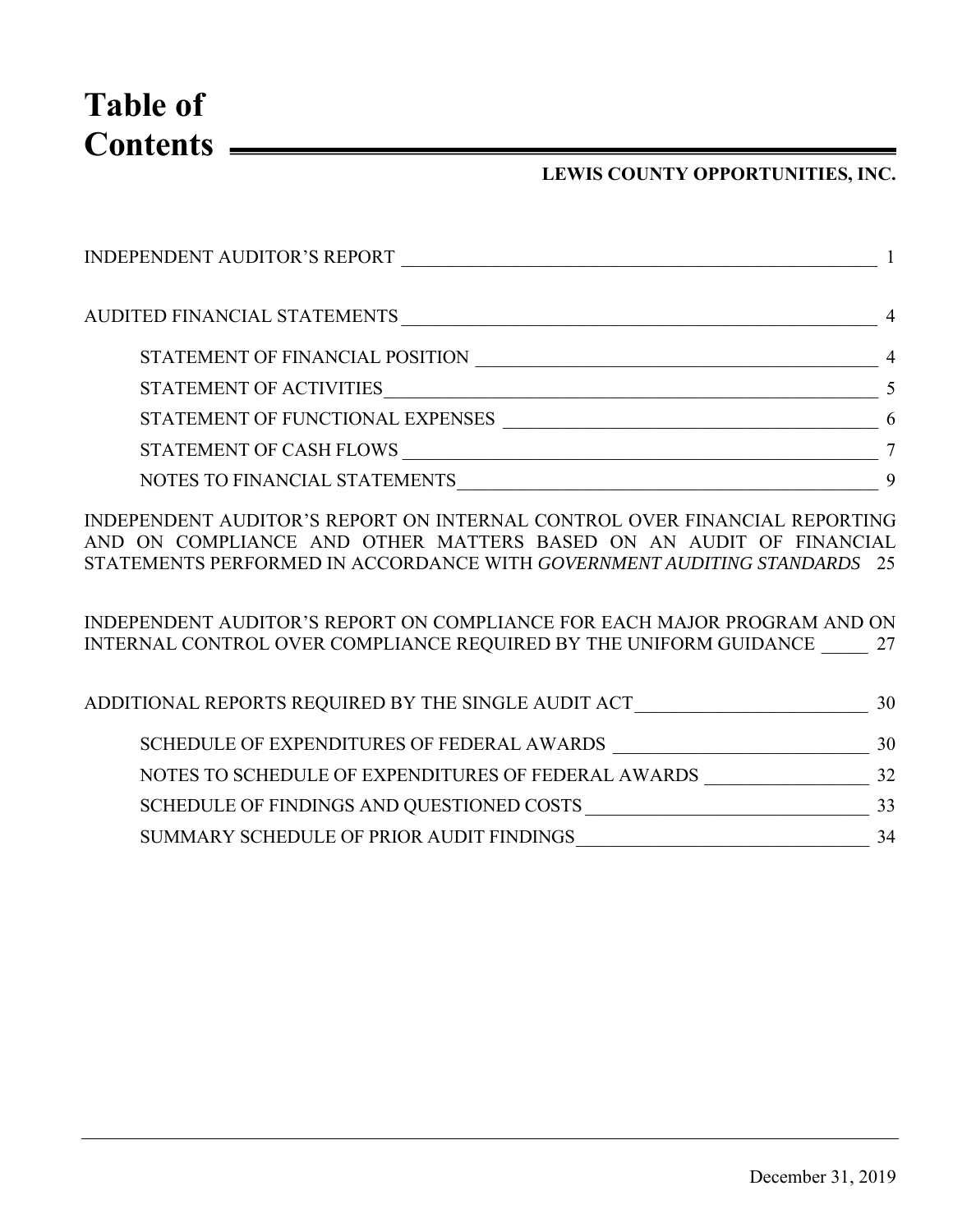

### **INDEPENDENT AUDITOR'S REPORT**

#### **TO THE BOARD OF DIRECTORS LEWIS COUNTY OPPORTUNITIES, INC.**

#### **Report on the Financial Statements**

We have audited the accompanying financial statements of **LEWIS COUNTY OPPORTUNITIES, INC.** (a nonprofit organization), which comprise the statement of financial position as of December 31, 2019 and the related statements of activities, functional expenses, and cash flows for the year then ended, and the related notes to the financial statements.

#### **Management's Responsibility for the Financial Statements**

Management is responsible for the preparation and fair presentation of these financial statements in accordance with accounting principles generally accepted in the United States of America; this includes the design, implementation, and maintenance of internal control relevant to the preparation and fair presentation of financial statements that are free from material misstatement, whether due to fraud or error.

#### **Auditor's Responsibility**

Our responsibility is to express an opinion on these financial statements based on our audit. We conducted our audit in accordance with auditing standards generally accepted in the United States of America and the standards applicable to financial audits contained in *Government Auditing Standards*, issued by the Comptroller General of the United States. Those standards require that we plan and perform the audit to obtain reasonable assurance about whether the financial statements are free from material misstatement.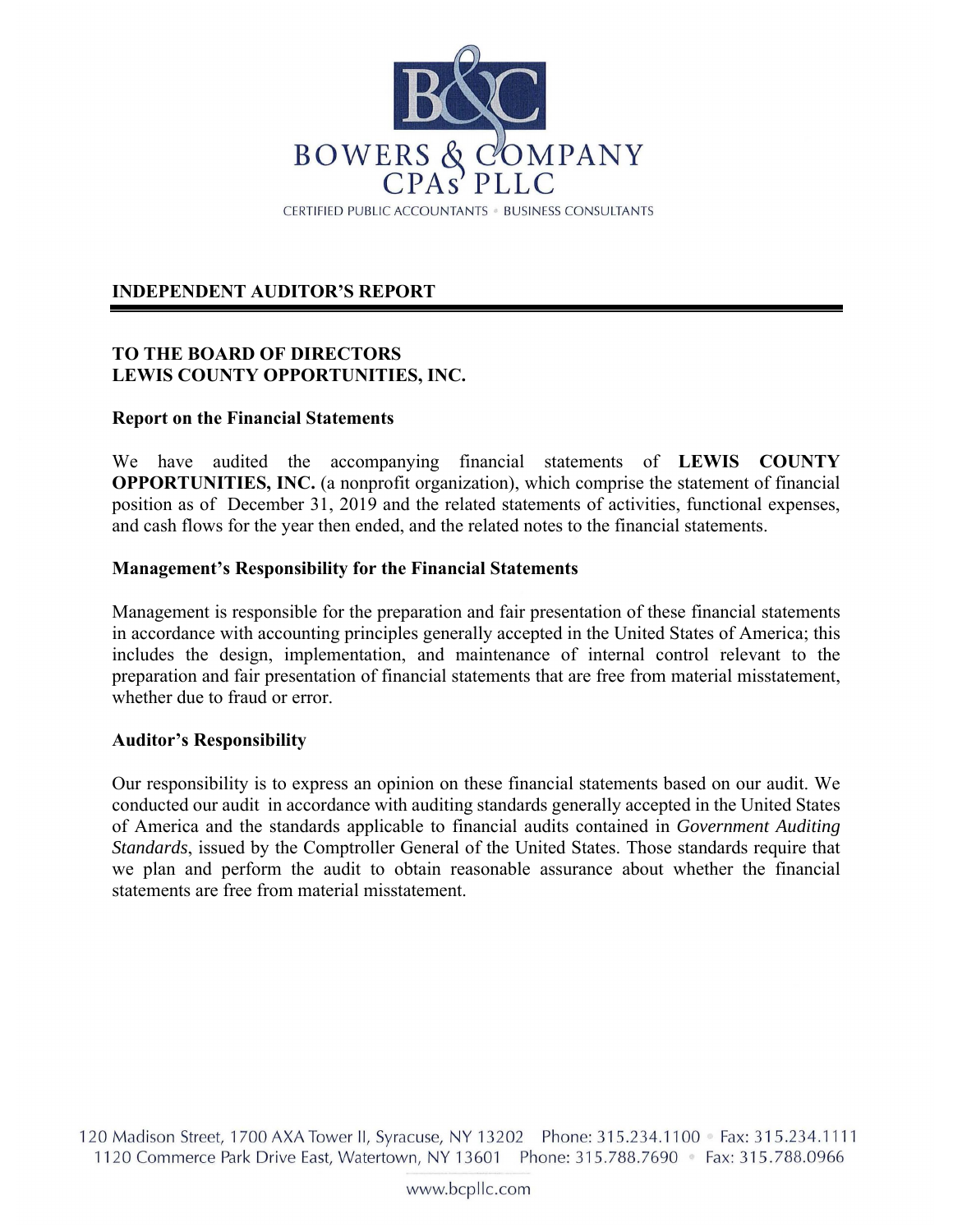An audit involves performing procedures to obtain audit evidence about the amounts and disclosures in the financial statements. The procedures selected depend on the auditor's judgment, including the assessment of the risks of material misstatement of the financial statements, whether due to fraud or error. In making those risk assessments, the auditor considers internal control relevant to the entity's preparation and fair presentation of the financial statements in order to design audit procedures that are appropriate in the circumstances, but not for the purpose of expressing an opinion on the effectiveness of the entity's internal control. Accordingly, we express no such opinion. An audit also includes evaluating the appropriateness of accounting policies used and the reasonableness of significant accounting estimates made by management, as well as evaluating the overall presentation of the financial statements.

We believe that the audit evidence we have obtained is sufficient and appropriate to provide a basis for our audit opinion.

### **Opinion**

In our opinion, the financial statements referred to above present fairly, in all material respects, the financial position of Lewis County Opportunities, Inc. as of December 31, 2019 and the changes in its net assets and its cash flows for the year then ended in accordance with accounting principles generally accepted in the United States of America.

# **Other Matters**

### *Other Information*

Our audit was conducted for the purpose of forming an opinion on the financial statements as a whole. The accompanying schedule of expenditures of federal awards, as required by Title 2 U.S. *Code of Federal Regulations* Part 200, *Uniform Administrative Requirements, Cost Principles, and Audit Requirements for Federal Awards*, is presented for purposes of additional analysis and is not a required part of the financial statements. Such information is the responsibility of management and was derived from and relates directly to the underlying accounting and other records used to prepare the financial statements. The information has been subjected to the auditing procedures applied in the audit of the financial statements and certain additional procedures, including comparing and reconciling such information directly to the underlying accounting and other records used to prepare the financial statements or to the financial statements themselves, and other additional procedures in accordance with auditing standards generally accepted in the United States of America. In our opinion, the information is fairly stated, in all material respects, in relation to the financial statements as a whole.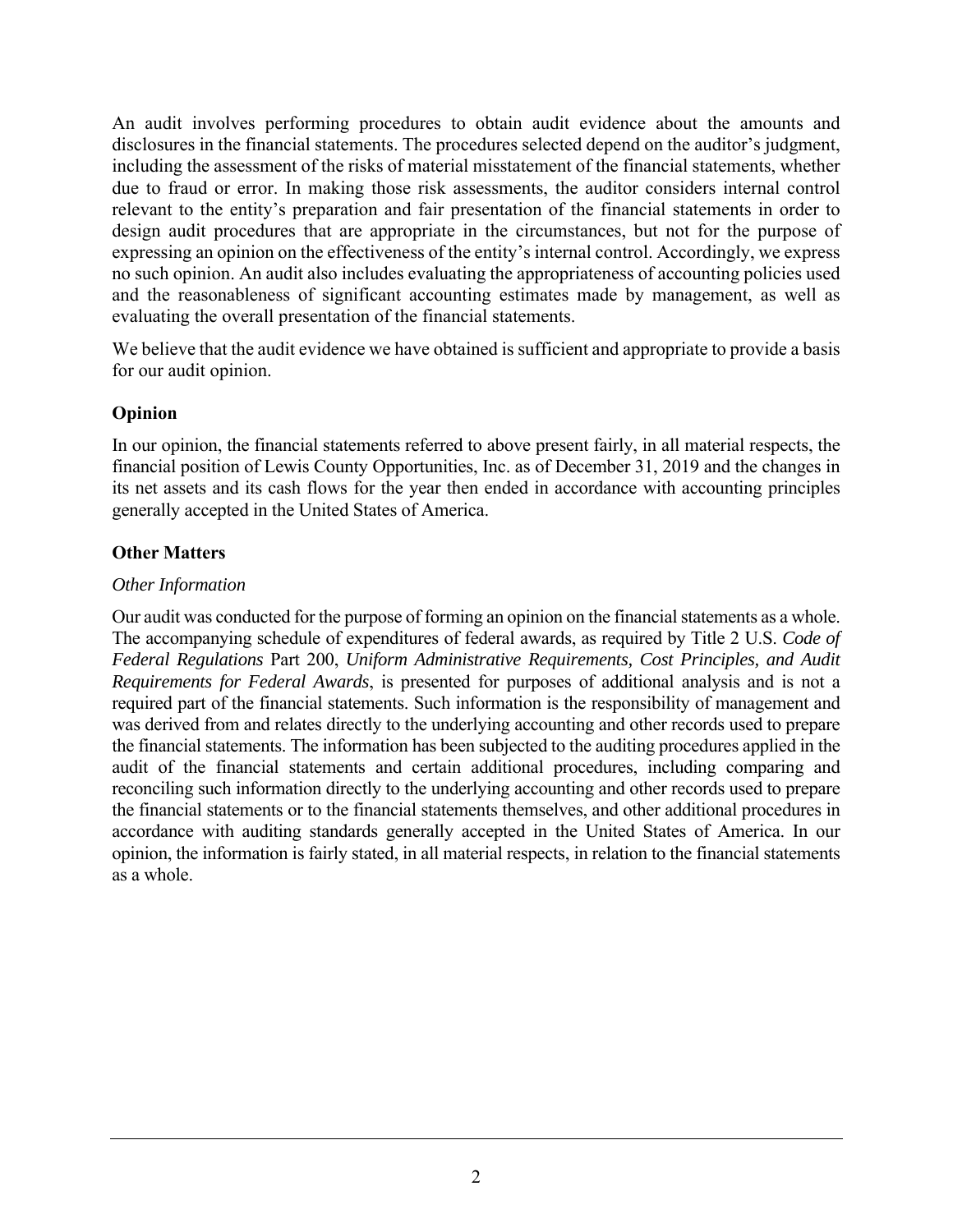#### **Report on Summarized Comparative Information**

We have previously audited Lewis County Opportunities, Inc.'s 2018 financial statements, and we expressed an unmodified audit opinion on those audited financial statements in our report dated May 7, 2019. In our opinion, the summarized comparative information presented herein as of and for the year ended December 31, 2018, is consistent, in all material respects, with the audited financial statements from which it has been derived.

#### **Other Reporting Required by** *Government Auditing Standards*

In accordance with *Government Auditing Standards*, we have also issued our report dated May 4, 2020, on our consideration of Lewis County Opportunities, Inc.'s internal control over financial reporting and on our tests of its compliance with certain provisions of laws, regulations, contracts and grant agreements and other matters. The purpose of that report is solely to describe the scope of our testing of internal control over financial reporting and compliance and the results of that testing, and not to provide an opinion on the effectiveness of Lewis County Opportunities Inc.'s internal control over financial reporting or on compliance. That report is an integral part of an audit performed in accordance with *Government Auditing Standards* in considering Lewis County Opportunities, Inc.'s internal control over financial reporting and compliance.

Bouwers & Company

Watertown, New York May 4, 2020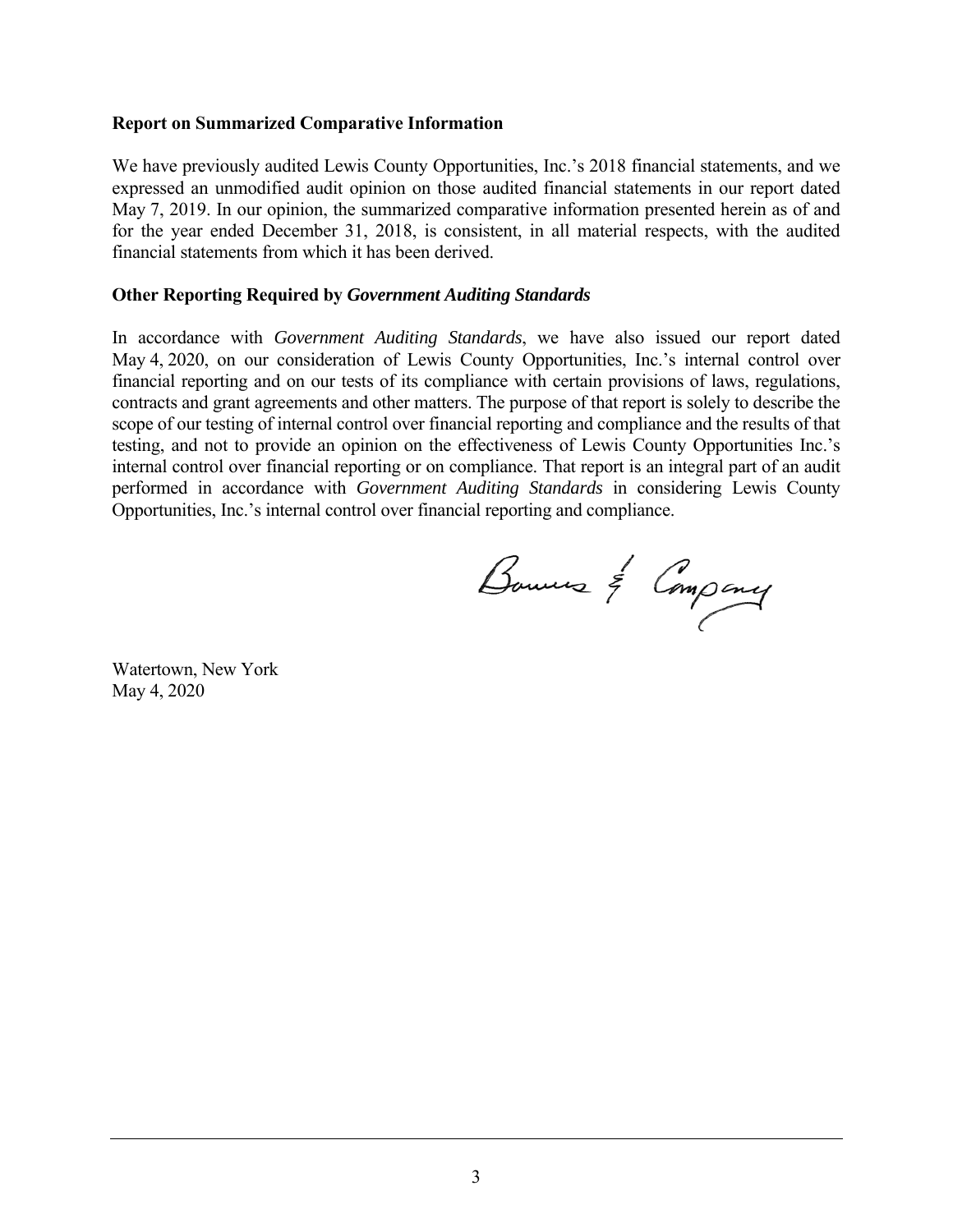#### **AUDITED FINANCIAL STATEMENTS**

### **STATEMENT OF FINANCIAL POSITION**

December 31, 2019 with Comparative Totals for 2018

|                                                    | 2019 |           |               | 2018      |  |
|----------------------------------------------------|------|-----------|---------------|-----------|--|
| <b>ASSETS</b>                                      |      |           |               |           |  |
| Unrestricted Cash and Cash Equivalents             | \$   | 485,930   | \$            | 340,587   |  |
| <b>Board Designated Deposits</b>                   |      | 41,700    |               | 31,993    |  |
| Deposits Held in Trust                             |      | 14,317    |               | 13,353    |  |
| Certificates of Deposit                            |      | 505,000   |               | 505,000   |  |
| <b>Grants Receivable</b>                           |      | 220,468   |               | 328,358   |  |
| <b>Accounts Receivable</b>                         |      | 66        |               | 2,809     |  |
| Accrued Interest Income Receivable                 |      | 3,670     |               | 1,241     |  |
| Prepaid Expenses                                   |      | 843       |               | 1,068     |  |
| Investments                                        |      | 160,380   |               | 126,212   |  |
| Property Available for Lease, Net                  |      | 3,026     |               | 3,549     |  |
| Property and Equipment, Net                        |      | 324,572   |               | 309,868   |  |
| <b>TOTAL ASSETS</b>                                | \$   | 1,759,972 | $\mathcal{S}$ | 1,664,038 |  |
| <b>LIABILITIES AND NET ASSETS</b>                  |      |           |               |           |  |
| <b>LIABILITIES</b>                                 |      |           |               |           |  |
| <b>Accounts Payable</b>                            | \$   | 34,664    | \$            | 40,716    |  |
| Accrued Payroll and Related Expenses               |      | 107,629   |               | 100,229   |  |
| <b>Accrued Expenses</b>                            |      | 71,695    |               | 71,890    |  |
| <b>Unearned Revenue</b>                            |      | 43,120    |               | 1,462     |  |
| Deposits Held in Trust                             |      | 14,317    |               | 13,353    |  |
| <b>Total Liabilities</b>                           |      | 271,425   |               | 227,650   |  |
| NET ASSETS WITHOUT DONOR RESTRICTIONS              |      |           |               |           |  |
| Undesignated                                       |      | 1,446,847 |               | 1,404,395 |  |
| <b>Board Designated</b>                            |      | 41,700    |               | 31,993    |  |
| <b>Total Net Assets Without Donor Restrictions</b> |      | 1,488,547 |               | 1,436,388 |  |
| <b>TOTAL LIABILITIES AND NET ASSETS</b>            | \$   | 1,759,972 | \$            | 1,664,038 |  |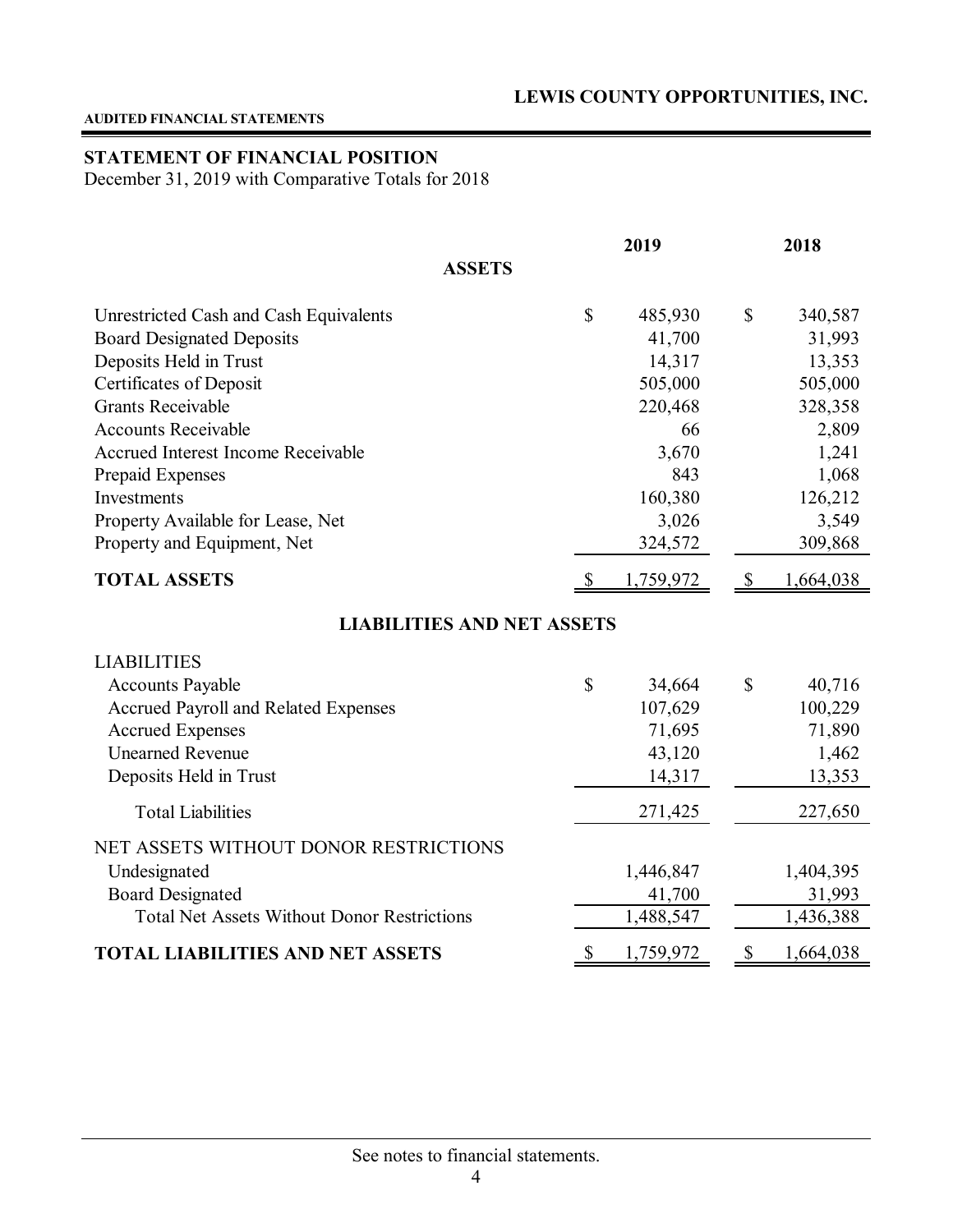# **STATEMENT OF ACTIVITIES**

Year Ended December 31, 2019 with Summarized Totals for December 31, 2018

|                                                        |              | 2019           |               | 2018      |
|--------------------------------------------------------|--------------|----------------|---------------|-----------|
| <b>SUPPORT AND REVENUE</b>                             |              |                |               |           |
| <b>Federal Grants</b>                                  | $\mathbb{S}$ | 1,521,635      | $\mathcal{S}$ | 1,416,473 |
| <b>State and Local Grants</b>                          |              | 183,999        |               | 182,566   |
| Program Service Fees                                   |              | 801,712        |               | 792,854   |
| Donations                                              |              | 15,600         |               | 18,374    |
| <b>In-Kind Donations</b>                               |              | 94,736         |               | 137,244   |
| <b>Rental Revenue</b>                                  |              | 7,200          |               | 7,200     |
| Investment Income, Net                                 |              | 19,265         |               | 7,201     |
| Gain (Loss) on Disposal of Property and Equipment      |              | $\overline{2}$ |               | (2,011)   |
| Net Realized and Unrealized Gain (Loss) on Investments |              | 31,322         |               | (6, 571)  |
| Other Income                                           |              | 624            |               |           |
| <b>Total Support and Revenue</b>                       |              | 2,676,095      |               | 2,553,330 |
| <b>EXPENSES</b>                                        |              |                |               |           |
| Program Services:                                      |              |                |               |           |
| <b>Family Services</b>                                 |              | 289,027        |               | 298,665   |
| Domestic Violence & Rape Crisis                        |              | 350,049        |               | 336,828   |
| Housing Assistance                                     |              | 1,252,229      |               | 1,129,202 |
| <b>Energy Conservation</b>                             |              | 373,889        |               | 402,626   |
| Management and General                                 |              | 358,742        |               | 397,616   |
| <b>Total Expenses</b>                                  |              | 2,623,936      |               | 2,564,937 |
| <b>CHANGE IN NET ASSETS</b>                            |              | 52,159         |               | (11,607)  |
| NET ASSETS, BEGINNING OF YEAR                          |              | 1,436,388      |               | 1,447,995 |
| NET ASSETS, END OF YEAR                                | \$           | 1,488,547      | \$            | 1,436,388 |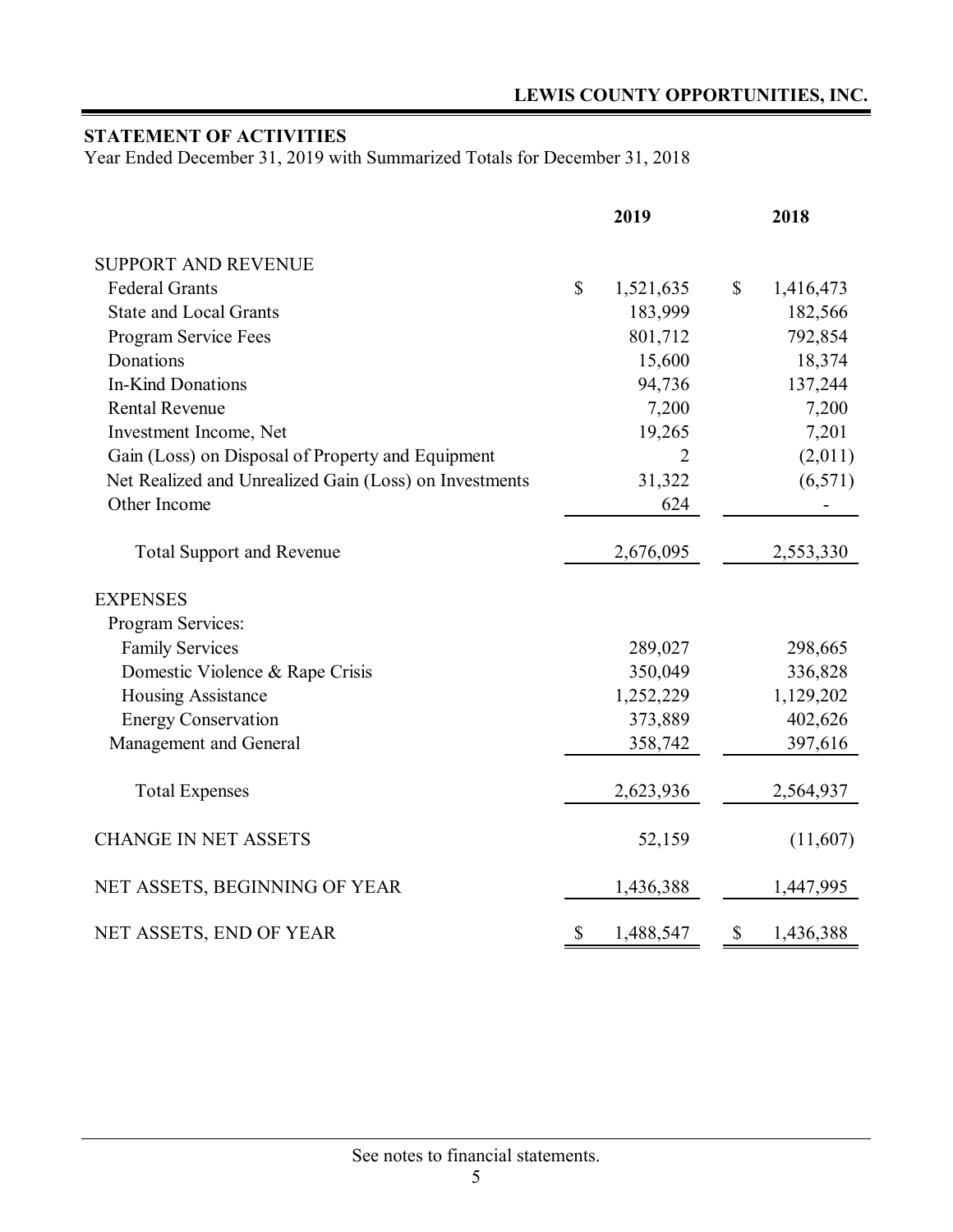#### **STATEMENT OF FUNCTIONAL EXPENSES**

Year Ended December 31, 2019 with Summarized Totals for December 31, 2018

| <b>Program Services</b>             |                 |   |                    |    |                |   |                          |   |                |               |                          |             |               |              |
|-------------------------------------|-----------------|---|--------------------|----|----------------|---|--------------------------|---|----------------|---------------|--------------------------|-------------|---------------|--------------|
|                                     |                 |   | <b>Domestic</b>    |    |                |   |                          |   |                |               | Management               |             |               |              |
|                                     | Family          |   | Violence &         |    | Housing        |   | <b>Energy</b>            |   |                |               | and                      |             | <b>Totals</b> |              |
|                                     | <b>Services</b> |   | <b>Rape Crisis</b> |    | Assistance     |   | Conservation             |   | <b>Total</b>   |               | General                  | 2019        |               | 2018         |
|                                     |                 |   |                    |    |                |   |                          |   |                |               |                          |             |               | (Summarized) |
| Salaries and Wages                  | \$143,071       | S | 168,038            | S. | 368,805        | S | 180,979                  | S | 860,893        | <sup>\$</sup> | 245,631                  | \$1,106,524 | S             | 1,083,108    |
| In-Kind Wages                       |                 |   | 87,380             |    |                |   |                          |   | 87,380         |               |                          | 87,380      |               | 81,962       |
| Payroll Taxes and Benefits          | 31,701          |   | 35,558             |    | 69,869         |   | 36,519                   |   | 173,647        |               | 23,320                   | 196,967     |               | 227,205      |
| Total Payroll and Related Expenses  | 174,772         |   | 290,976            |    | 438,674        |   | 217,498                  |   | 1,121,920      |               | 268,951                  | 1,390,871   |               | 1,392,275    |
| <b>Administrative Costs</b>         |                 |   |                    |    | $\blacksquare$ |   | 791                      |   | 791            |               | 997                      | 1,788       |               | 2,865        |
| Advertising                         | 1,084           |   | 6,732              |    | 243            |   | 853                      |   | 8,912          |               | 1,870                    | 10,782      |               | 9,083        |
| Conferences and Seminars            | 763             |   |                    |    |                |   | 6,973                    |   | 7,736          |               | 25                       | 7,761       |               | 15,603       |
| Consumer Housing / Other Assistance | 32,777          |   | 5,569              |    | 696,406        |   | 1,411                    |   | 736,163        |               | $\overline{\phantom{a}}$ | 736,163     |               | 608,668      |
| <b>Contracted Services</b>          | 1,440           |   | 485                |    | 3,906          |   | $\overline{\phantom{a}}$ |   | 5,831          |               | 2,586                    | 8,417       |               | 26,068       |
| <b>Copier Pooled Costs</b>          | 1,387           |   | 623                |    | 1,890          |   | 492                      |   | 4,392          |               | $\overline{\phantom{a}}$ | 4,392       |               | 3,619        |
| Donations                           |                 |   |                    |    |                |   |                          |   | $\blacksquare$ |               | 7,713                    | 7,713       |               | 55,514       |
| Dues and Subscriptions              | 9,139           |   | 1,750              |    | 1,956          |   | 1,685                    |   | 14,530         |               | 2,284                    | 16,814      |               | 14,388       |
| Insurance                           | 3,317           |   | 2,181              |    | 8,087          |   | 6,387                    |   | 19,972         |               | 4,816                    | 24,788      |               | 26,255       |
| <b>Occupancy Pooled Costs</b>       | 20,154          |   | 10,396             |    | 12,771         |   | 6,721                    |   | 50,042         |               | 7,190                    | 57,232      |               | 52,801       |
| Office Expense                      | 4,295           |   | 5,542              |    | 11,162         |   | 630                      |   | 21,629         |               | 1,591                    | 23,220      |               | 25,168       |
| Postage and Printing                | 1,751           |   | 1,486              |    | 9,236          |   | 581                      |   | 13,054         |               | $\sim$                   | 13,054      |               | 15,269       |
| Professional Fees                   | 1,713           |   | 1,655              |    | 19,136         |   | 413                      |   | 22,917         |               | 34,129                   | 57,046      |               | 47,542       |
| Program Supplies and Expenses       | 21,723          |   | 8,415              |    | 4,405          |   | 103,671                  |   | 138,214        |               | 2,057                    | 140,271     |               | 140,279      |
| Repairs and Maintenance             | 6,066           |   | 925                |    | 13,016         |   | 13,416                   |   | 33,423         |               | 10,121                   | 43,544      |               | 52,088       |
| Telephone                           | 1,537           |   | 4,451              |    | 3,981          |   | 1,268                    |   | 11,237         |               | 720                      | 11,957      |               | 10,729       |
| Travel                              | 48              |   | 774                |    | 2,285          |   | 5,484                    |   | 8,591          |               | $\overline{a}$           | 8,591       |               | 9,140        |
| <b>Vehicle Pooled Costs</b>         | 1,613           |   | 2,593              |    | 5,965          |   |                          |   | 10,171         |               | $\blacksquare$           | 10,171      |               | 8,946        |
| Volunteer and Employee Recognition  | 1,065           |   | 226                |    | 327            |   |                          |   | 1,618          |               | 7,863                    | 9,481       |               | 7,672        |
| Depreciation                        | 4,383           |   | 5,270              |    | 18,783         |   | 5,615                    |   | 34,051         |               | 5,829                    | 39,880      |               | 40,965       |
| <b>Total Expenses</b>               | 289,027         |   | 350,049            |    | \$1,252,229    |   | 373,889                  |   | \$2,265,194    |               | 358,742                  | \$2,623,936 |               | \$2,564,937  |

See notes to financial statements.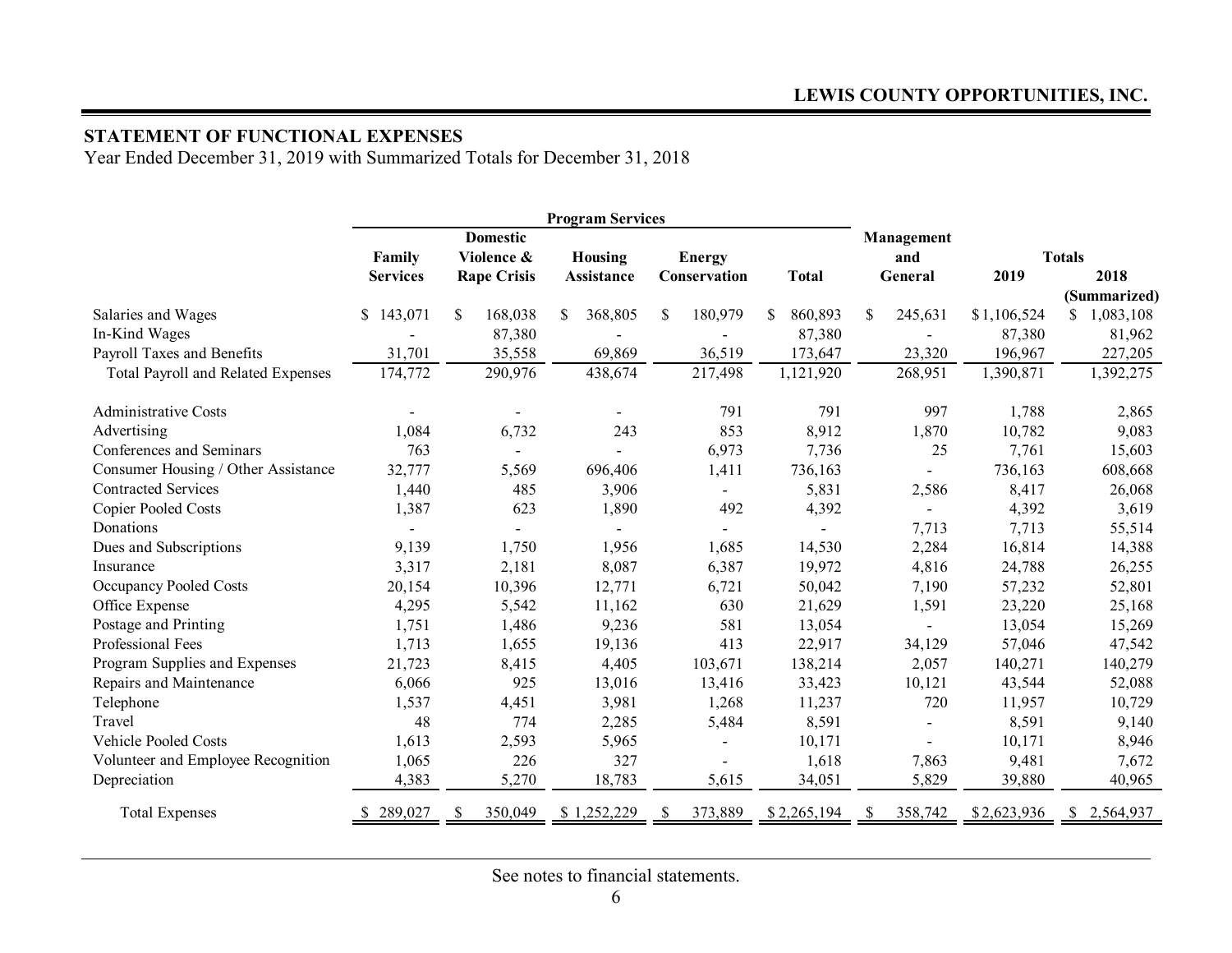# **STATEMENT OF CASH FLOWS**

Year Ended December 31, 2019 with Comparative Totals for 2018

|                                                                                                                                                                                                            |               | 2019                                          |              | 2018                                         |
|------------------------------------------------------------------------------------------------------------------------------------------------------------------------------------------------------------|---------------|-----------------------------------------------|--------------|----------------------------------------------|
| CASH FLOWS FROM OPERATING ACTIVITIES<br>Cash Received from Grantors and Contributors<br>Cash Received from Service Recipients<br><b>Investment Income Received</b><br>Cash Paid to Employees and Suppliers | \$            | 1,870,782<br>813,243<br>16,836<br>(2,487,942) | $\mathbb{S}$ | 1,499,195<br>794,030<br>9,621<br>(2,377,226) |
| Net Cash Provided By (Used In) Operating Activities                                                                                                                                                        |               | 212,919                                       |              | (74, 380)                                    |
| CASH FLOWS FROM INVESTING ACTIVITIES<br>Proceeds from Certificates of Deposit and Investments<br>Purchase of Certificates of Deposit and Investments<br>Purchase of Property and Equipment                 |               | 303,755<br>(306, 601)<br>(54,059)             |              | 468,315<br>(467, 811)<br>(10, 131)           |
| Net Cash Used In Investing Activities                                                                                                                                                                      |               | (56,905)                                      |              | (9,627)                                      |
| Increase (Decrease) in Cash                                                                                                                                                                                |               | 156,014                                       |              | (84,007)                                     |
| Cash and Cash Equivalents, Beginning of Year                                                                                                                                                               |               | 385,933                                       |              | 469,940                                      |
| Cash and Cash Equivalents, End of Year                                                                                                                                                                     |               | 541,947                                       | \$           | 385,933                                      |
| CASH AND CASH EQUIVALENTS<br>Unrestricted Cash and Cash Equivalents<br><b>Board Designated Deposits</b><br>Deposits Held in Trust                                                                          | \$            | 485,930<br>41,700<br>14,317                   | \$           | 340,587<br>31,993<br>13,353                  |
| <b>Total Cash and Cash Equivalents</b>                                                                                                                                                                     | $\mathcal{S}$ | 541,947                                       | \$           | 385,933                                      |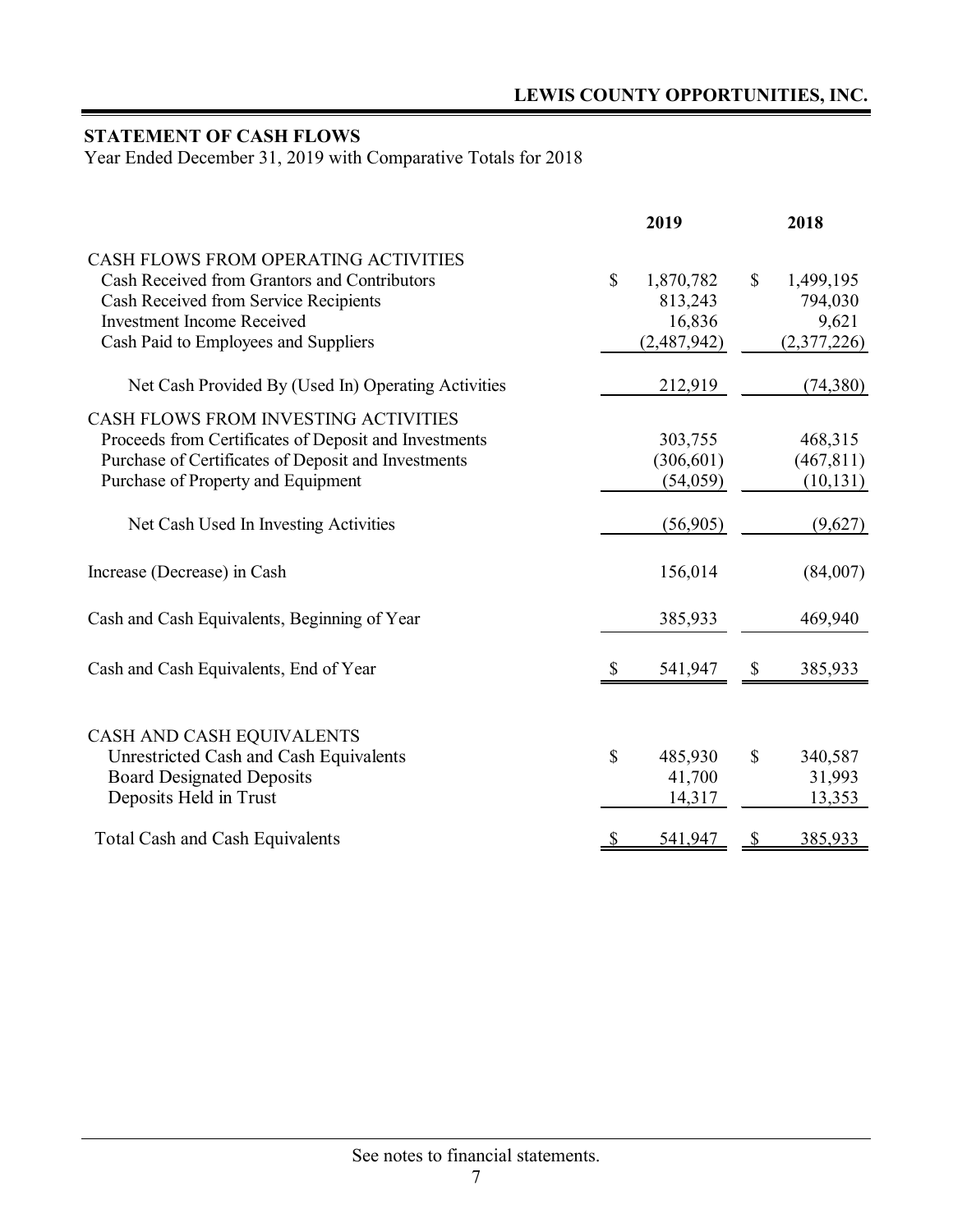# **STATEMENT OF CASH FLOWS – CONTINUED**

Year Ended December 31, 2019 with Comparative Totals for 2018

|                                                        | 2019         |               | 2018      |
|--------------------------------------------------------|--------------|---------------|-----------|
| RECONCILIATION OF CHANGE IN NET ASSETS TO NET          |              |               |           |
| CASH PROVIDED BY (USED IN) OPERATING ACTIVITIES        |              |               |           |
| Change in Net Assets                                   | \$<br>52,159 | $\mathcal{S}$ | (11,607)  |
| Adjustments to Reconcile Change in Net Assets to Net   |              |               |           |
| Cash Provided By (Used In) Operating Activities:       |              |               |           |
| Depreciation                                           | 39,880       |               | 40,965    |
| Unrealized (Gain) Loss on Investments                  | (27, 621)    |               | 13,056    |
| Realized (Gain) on Sale of Investments                 | (3,701)      |               | (6,485)   |
| (Gain) Loss on Sale/Disposal of Property and Equipment | (2)          |               | 2,011     |
| (Increase) Decrease in Operating Assets:               |              |               |           |
| <b>Grants Receivable</b>                               | 107,890      |               | (91, 410) |
| <b>Accounts Receivable</b>                             | 2,743        |               | (933)     |
| Accrued Interest Income Receivable                     | (2,429)      |               | 2,420     |
| Prepaid Expenses                                       | 225          |               | 4,002     |
| Increase (Decrease) in Operating Liabilities:          |              |               |           |
| <b>Accounts Payable</b>                                | (6,052)      |               | 11,474    |
| <b>Accrued Payroll and Related Expenses</b>            | 7,400        |               | (7,759)   |
| <b>Accrued Expenses</b>                                | (195)        |               | 1,785     |
| <b>Unearned Revenue</b>                                | 41,658       |               | (26, 808) |
| Deposits Held in Trust                                 | 964          |               | (5,091)   |
| Net Cash Provided By (Used In) Operating Activities    | 212,919      | S             | (74, 380) |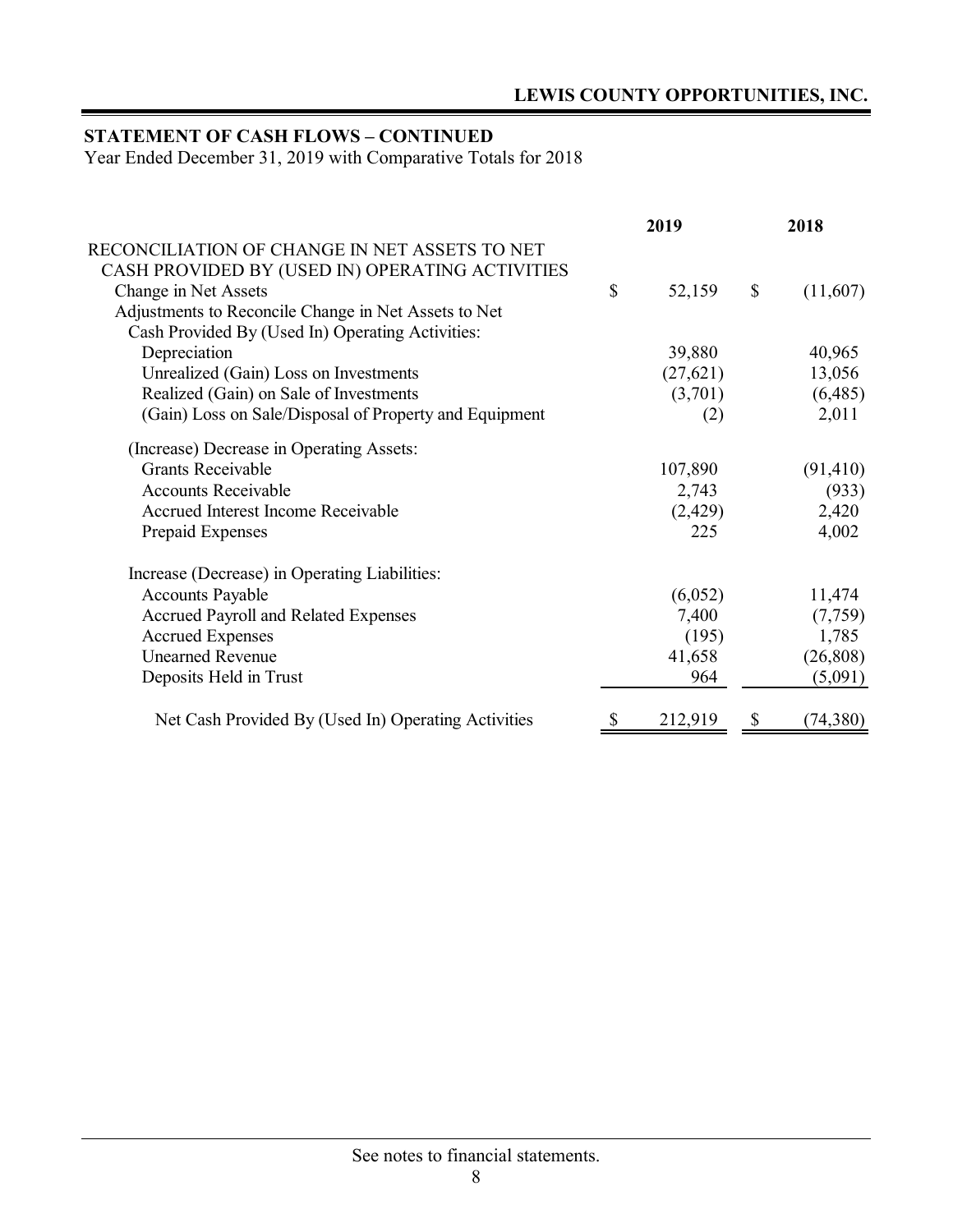December 31, 2019 with Comparative Totals for 2018

### **NOTE 1 – NATURE OF OPERATIONS**

Lewis County Opportunities, Inc. ("the Organization") is a non-profit community action agency operating since 1965. As a community action agency, the Organization is dedicated to the fulfillment of unmet human needs within its community which, depending on the service, encompasses Lewis and/or Jefferson Counties. To meet these needs, the Organization provides a variety of supportive services to families, with the intended outcome of a higher quality of life.

Services Include:

- **Family Services**, including Transportation Assistance Program, Representative Payee, Food Pantry, and a Child Passenger Safety Program.
- **Domestic Violence and Rape Crisis Services**, including a 24-hour crisis hotline, Crime Victims Assistance, Safe Dwelling, advocacy, counseling, therapy, information and referrals, transportation, and community education and outreach.
- **Housing Assistance**, including Section 8 rental subsidies to income eligible families in Lewis and Jefferson Counties, who reside in dwellings meeting HUD criteria, and other services such as Home Ownership, Family Self-Sufficiency, and Continuum of Care.
- **Energy Conservation**, through weatherization services, by providing home repairs to promote energy efficiency and also educating consumers on the benefits of energy conservation.

For the years ended December 31, 2019 and 2018, approximately 64% and 63%, respectively, of total support and revenue was provided by federal and state grants.

### **NOTE 2 – SIGNIFICANT ACCOUNTING POLICIES**

#### **Basis of Accounting**

The financial statements of the Organization have been prepared on the accrual basis of accounting and accordingly reflect all significant receivables, payables, and other liabilities.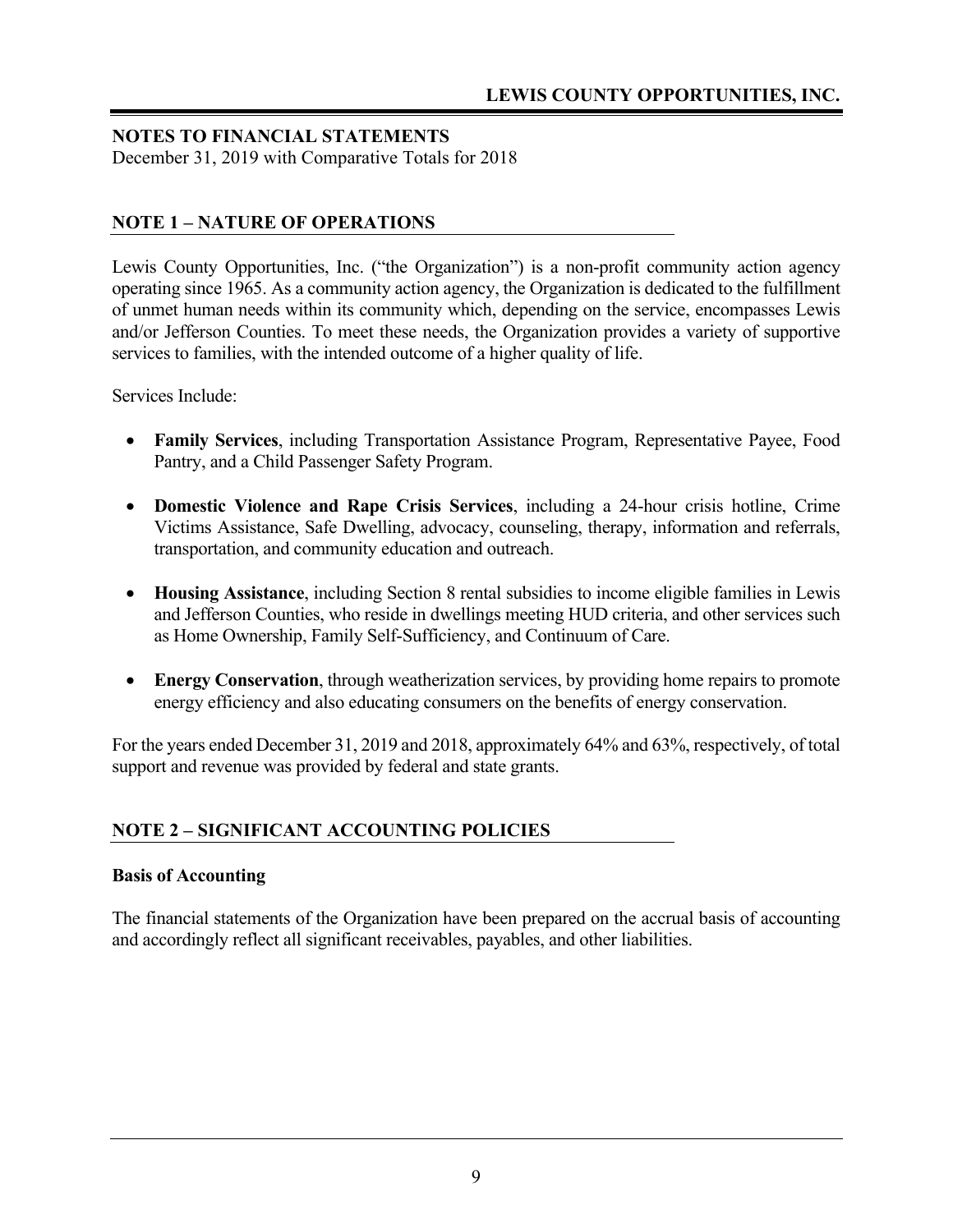December 31, 2019 with Comparative Totals for 2018

### **NOTE 2 – SIGNIFICANT ACCOUNTING POLICIES –** Continued

#### **Basis of Presentation**

The Organization reports information regarding its financial position and activities according to one class: net assets without donor restrictions.

Net Assets Without Donor Restrictions: Are currently available for operating purposes subject only to the broad limits resulting from the nature of the Organization. Net assets without donor restrictions generally result from receiving contributions that have no donor restrictions, providing services, government grants and contracts, and receiving interest from operating investments, less expenses incurred in providing program-related services and performing administrative functions.

#### **Estimates**

Management uses estimates and assumptions in preparing financial statements. Those estimates and assumptions affect the reported amounts of assets and liabilities, the disclosure of contingent assets and liabilities, and the reported revenues and expenses. On an ongoing basis, management evaluates the estimates and assumptions based on new information. Management believes that the estimates and assumptions are reasonable in the circumstances; however, actual results could differ from those estimates.

#### **New Accounting Pronouncement**

On January 1, 2019, the Organization adopted ASU No. 2014-09, *"Revenue from Contracts with Customers"* (Topic 606) and all subsequent ASUs that modified Topic 606, which supersedes previous revenue recognition guidance. Topic 606, *"Revenue from Contracts with Customers",*  requires that an organization recognize revenue when it transfers promised goods or services to customers in an amount that reflects the consideration the organization expects to receive in exchange for those goods or services. On January 1, 2019, the Organization adopted Topic 606, using the modified retrospective method applied to contracts that were not completed as of January 1, 2019. Comparative financial information has not been restated and continues to be reported in accordance with the historic accounting under Topic 605. The Organization did not recognize any adjustment to the opening balance of net assets upon adoption of Topic 606. There was no material impact to the Organization's net income on adoption of this new standard in 2019. As of January 1, 2019, the Organization had no material remaining performance obligations.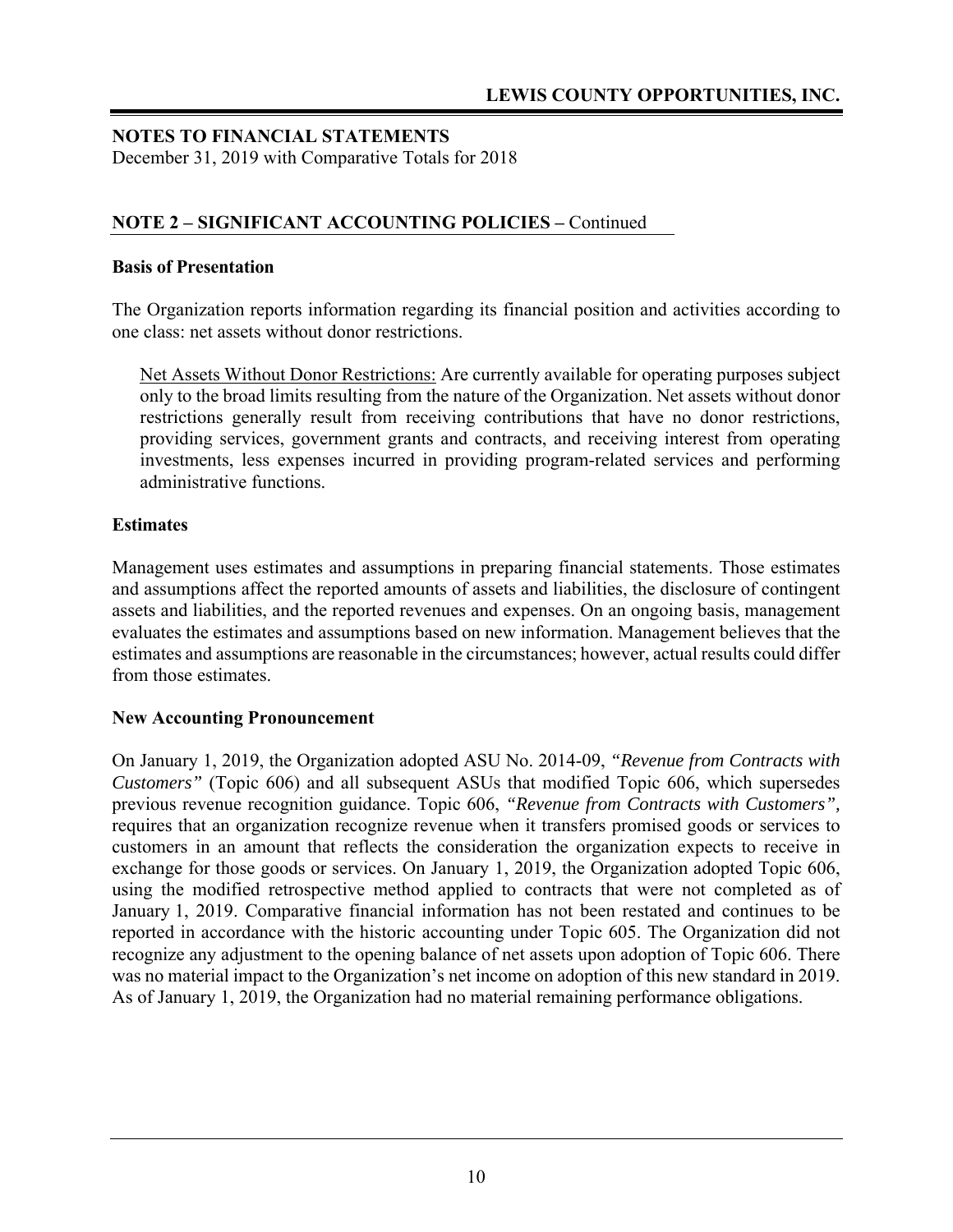December 31, 2019 with Comparative Totals for 2018

### **NOTE 2 – SIGNIFICANT ACCOUNTING POLICIES –** Continued

#### **Cash and Cash Equivalents**

For purposes of the Statement of Cash Flows, the Organization considers all unrestricted highly liquid investments with an initial maturity of three months or less to be cash equivalents.

#### **Grants Receivable**

Grants receivable represent amounts that have been billed under agency contracts but not collected as of the date of the financial statements. All grants receivable represents amounts owed by federal, state and local government agencies. Grants receivable are stated at the amount management expect to be collected from the outstanding balance. As of December 31, 2019 and 2018, management has determined, based on historical experience, that all amounts are fully collectible and no allowance for doubtful accounts is necessary.

#### **Accounts Receivable**

Accounts receivable represent amounts that have been billed under agency contracts but not collected as of the date of the financial statements. Accounts receivable are stated at the amount management expect to be collected from the outstanding balance. As of December 31, 2019 and 2018, management has determined, based on historical experience, that all amounts are fully collectible and no allowance for doubtful accounts is necessary.

#### **Investments**

Investments in marketable equity securities with readily determinable fair values are stated at fair value.

#### **Property and Equipment**

Property and equipment acquired by the Organization is considered to be owned by the Organization. However, certain federal and state funding sources maintain equitable interest in the property purchased with grant monies as well as the right to determine the use of any proceeds from the sale of these assets. These federal and state funding sources have a reversionary interest in those assets purchased with its funds.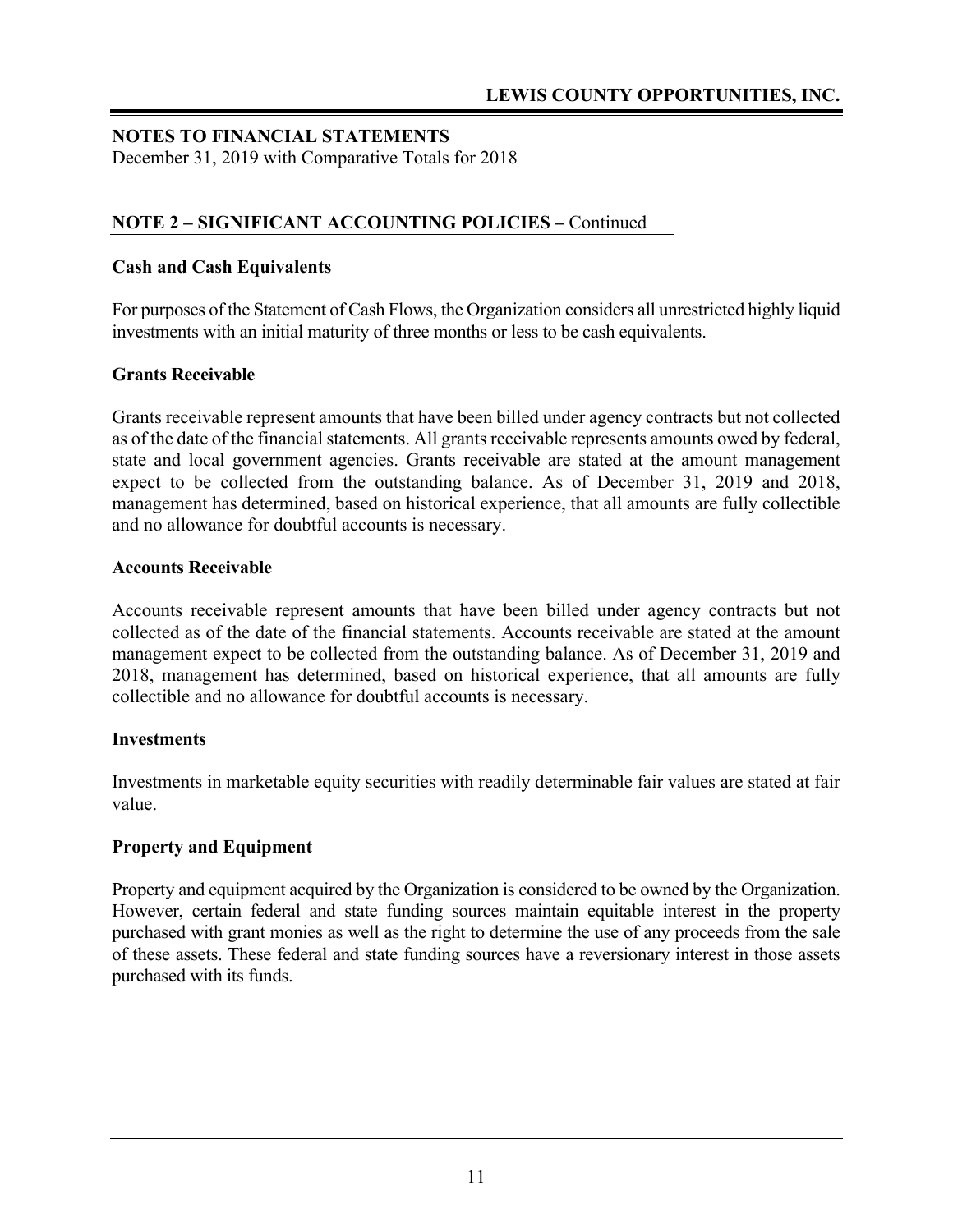December 31, 2019 with Comparative Totals for 2018

### **NOTE 2 – SIGNIFICANT ACCOUNTING POLICIES –** Continued

#### **Property and Equipment - Continued**

Property and equipment are capitalized at cost and depreciated on a straight-line basis over the useful life of the assets as follows:

| Buildings and Improvements | $10-40$ Years |
|----------------------------|---------------|
| Equipment                  | 5-15 Years    |
| Vehicles                   | 5-7 Years     |

The Organization capitalizes property and equipment with the following characteristics:

- $\bullet$  the item has a cost value of \$1,000 or greater;
- the item has an estimated useful life of one or more years; and
- the item is not appreciably affected by use or consumption.

#### **Unearned Revenue**

The Organization is the recipient of grants that require expenditure for specified activities before the Organization is reimbursed by the grantor for the costs incurred. Certain grantors pay in advance of incurring the specified costs; in those cases, the amount received in excess of amounts spent on reimbursable costs is reported as unearned revenue.

#### **Donated Assets**

Donated investments and other noncash donations are recorded as contributions at their fair values at the date of donation.

#### **Donated Services and In-Kind Support**

Donated services are recognized as contributions if the services (a) create or enhance nonfinancial assets or (b) require specialized skills, are performed by people with those skills, and would otherwise be purchased by the Organization.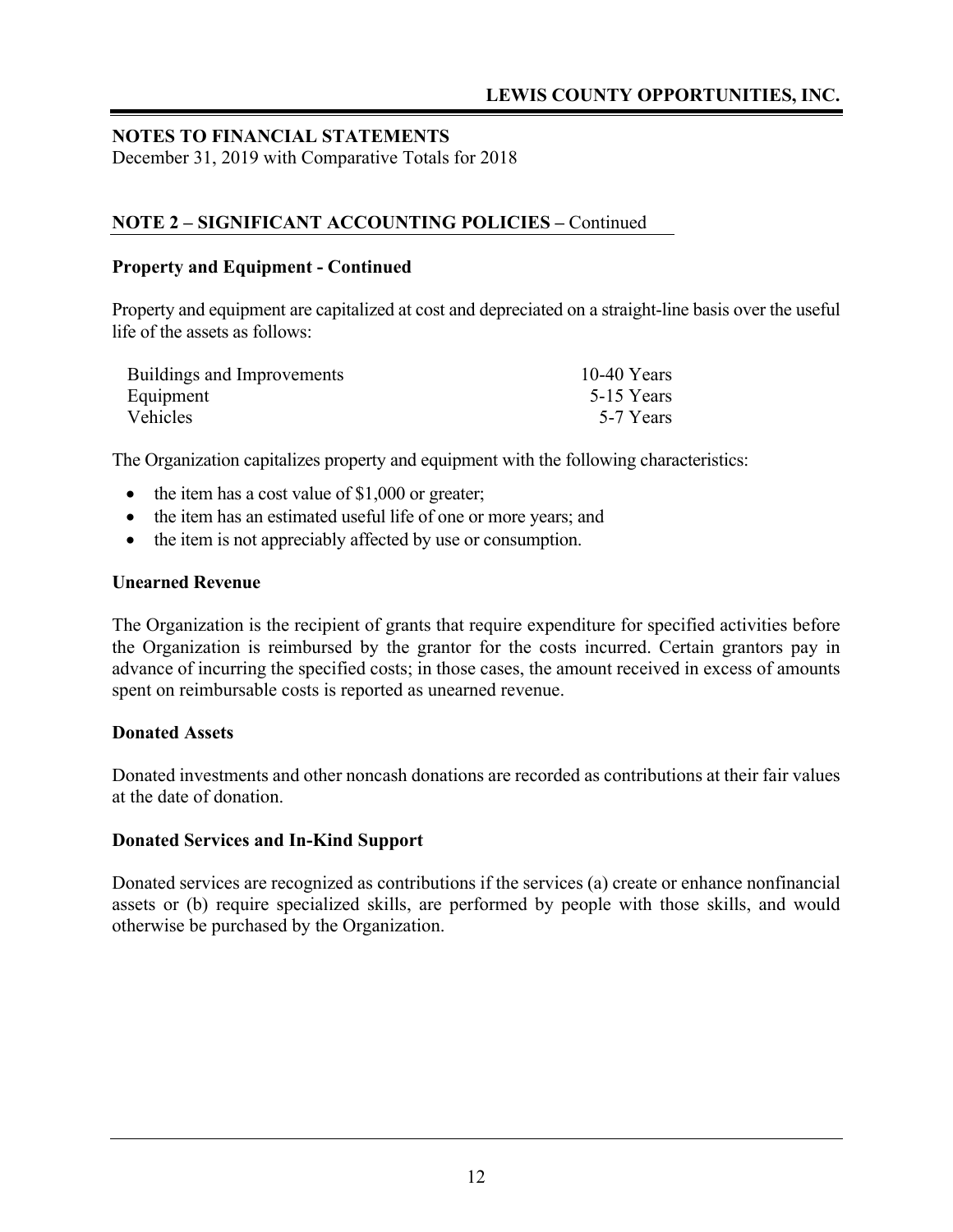December 31, 2019 with Comparative Totals for 2018

### **NOTE 2 – SIGNIFICANT ACCOUNTING POLICIES –** Continued

#### **Revenue Recognition**

In accordance with ASU 2014-09, *Revenue from Contracts with Customers* (Topic 606), the Organization recognizes revenue when control of the promised goods or service is transferred to the Organization's outside parties in an amount that reflects the consideration the Organization expects to be entitled to in exchange for those goods or services. The standard outlines a five-step model whereby revenue is recognized as performance obligations within a contract are satisfied.

#### Grants

The Organization receives substantially all of its revenue from cost-reimbursable grants and contracts with Federal, State, and County agencies and other private grantors, which are conditional upon certain performance requirements and/or the incurrence of allowable qualifying expenses. Amounts received are recognized as revenue when the Organization has incurred expenditures in compliance with specific contract or grant provisions.

#### Donations

Donations received are recorded as net assets without donor restrictions or net assets with donor restrictions based on the nature of any donor restrictions. Support that is restricted by the donor is reported as an increase in net assets without donor restrictions if the restriction expires in the reporting period in which the support is recognized. All other donor-restricted support is reported as an increase in net assets with donor restrictions, depending on the nature of the restriction.

#### Rental Revenue

Rental revenue is recognized for the period that the monthly rental payments cover.

#### **Functional Allocation of Expenses**

Directly identifiable expenses are charged to programs and supporting services. Expenses related to more than one function are charged to programs and supporting services in accordance with various statistical bases. Building and property costs are allocated to programs based on square footage occupied. Agency vehicle costs are allocated based on actual miles driven. Postage and copier costs are allocated to programs based on actual usage. Telephone costs are allocated based on actual full-time employees funded by each program. Employee fringe benefits are allocated to programs using salaries and leave by employee classification as the base. Management and general expenses include those expenses that are not directly identifiable with any other specific function but provide for the overall support and direction of the Organization.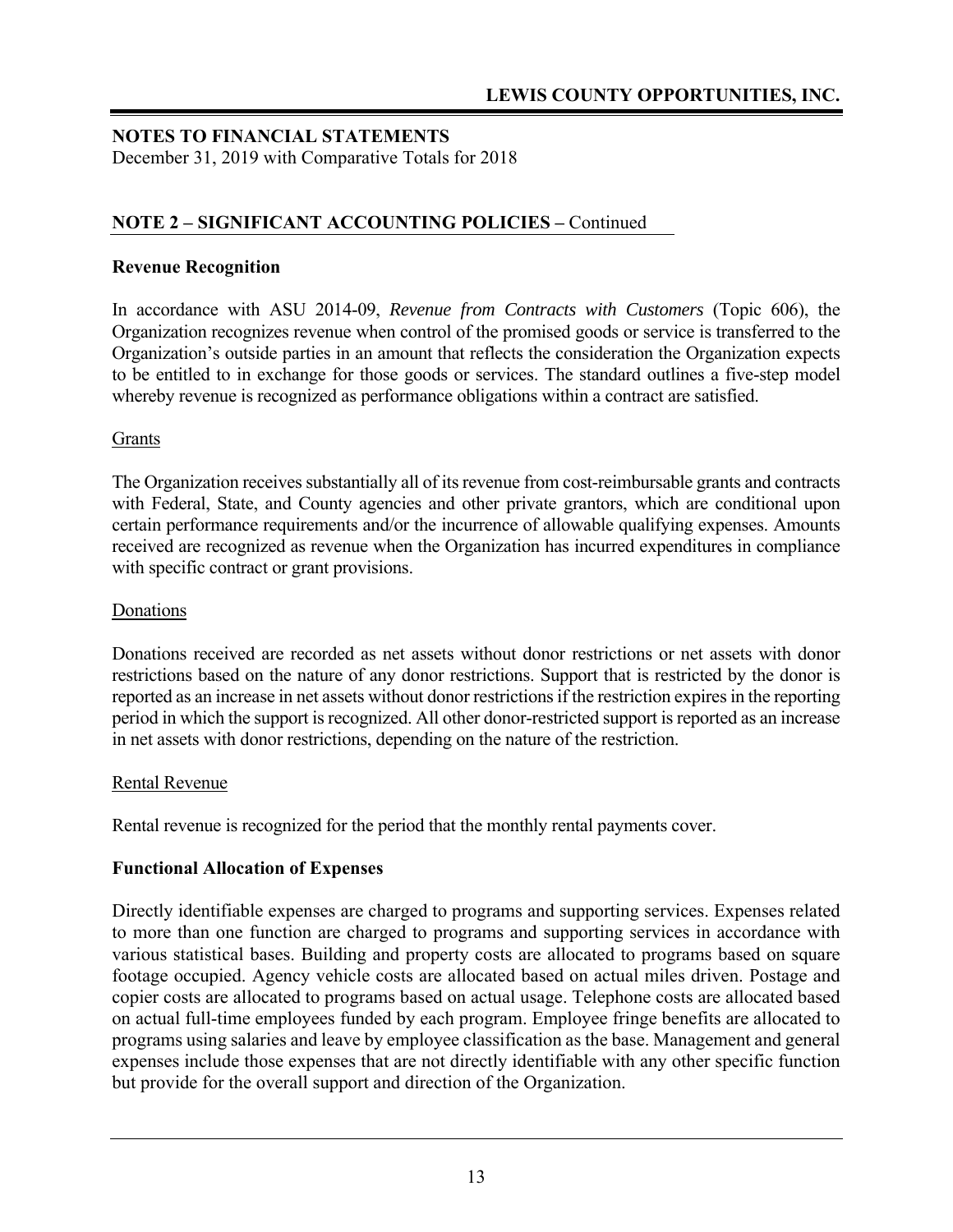December 31, 2019 with Comparative Totals for 2018

### **NOTE 2 – SIGNIFICANT ACCOUNTING POLICIES –** Continued

#### **Statement of Cash Flows**

The Organization had no noncash financing or investing transactions during the years ended December 31, 2019 and 2018.

#### **Income Taxes and Open Tax Years**

The Organization is exempt from federal income tax under Section  $501(c)(3)$  of the Internal Revenue Code. However, income from certain activities not directly related to the Organization's tax-exempt purpose is subject to taxation as unrelated business income. In addition, the Organization qualifies for the charitable contribution deduction under Section  $170(b)(1)(A)$  and has been classified as an organization other than a private foundation under Section 509(a)(2).

The Organization has adopted the provisions of Financial Accounting Standards Board Codification, "*Income Taxes*". In determining the recognition of uncertain tax positions, the Organization applies a more-likely-than-not recognition threshold and determines the measurement of uncertain tax positions considering the amounts and probabilities of the outcomes that could be realized upon ultimate settlement with taxing authorities.

The Organization recognizes potential liabilities associated with anticipated tax audit issues that may arise during an examination. Interest and penalties that are anticipated to be due upon examination are recognized as accrued interest and other liabilities with an offset to interest and other expense. The Organization analyzed its tax positions taken on their Federal and State tax returns for the open tax years 2016, 2017, and 2018. Based on this analysis, the Organization determined that there were no uncertain tax positions and that the Organization should prevail upon examination by the taxing authorities.

#### **Comparative Financial Information**

The financial statements include certain prior year summarized comparative information in total but not by asset class. Such information does not include sufficient detail to constitute a presentation in conformity with generally accepted accounting principles. Accordingly, such information should be read in conjunction with the Organization's financial statements for the year ended December 31, 2018, from which the summarized information was derived.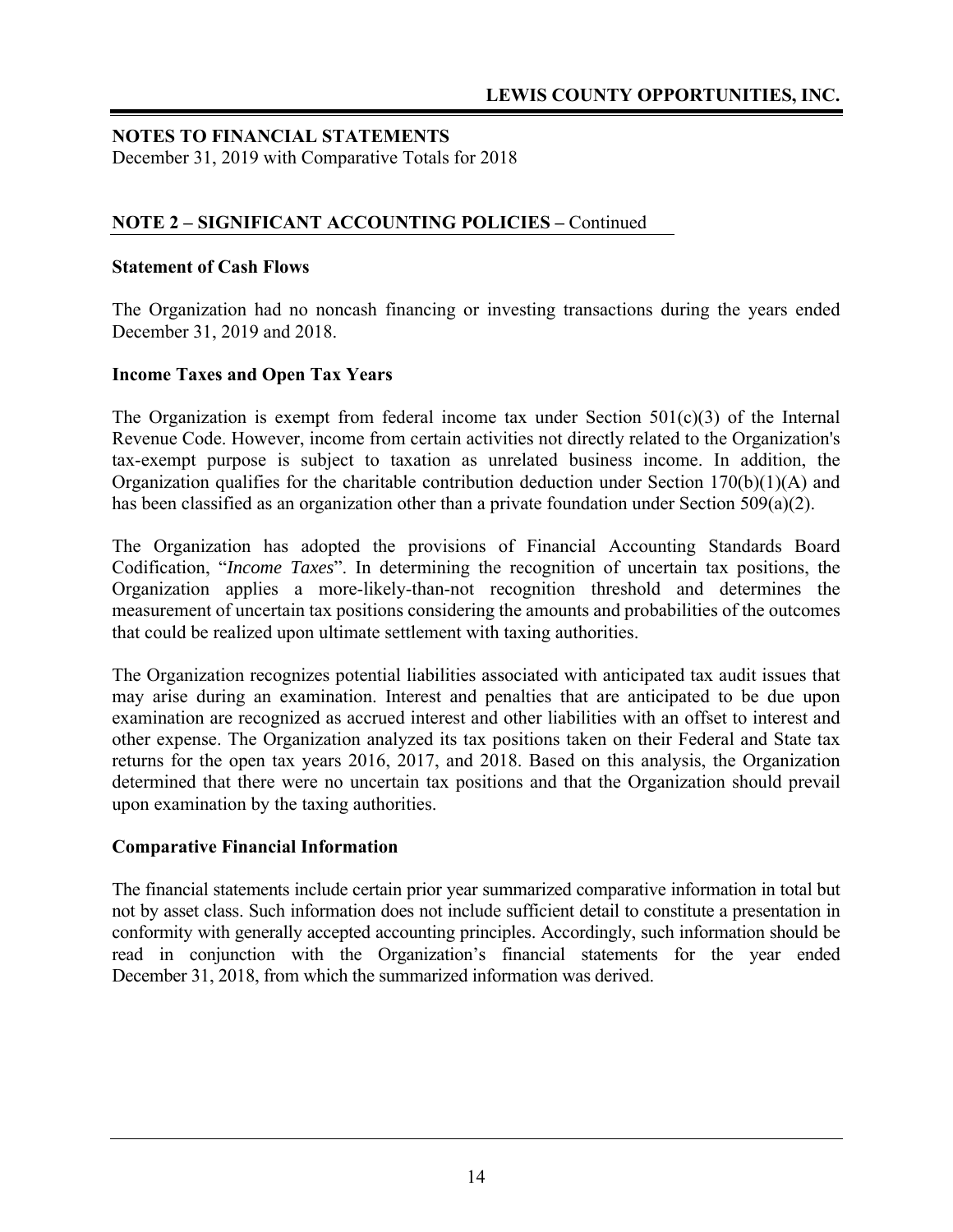December 31, 2019 with Comparative Totals for 2018

### **NOTE 2 – SIGNIFICANT ACCOUNTING POLICIES –** Continued

#### **Date of Management's Review**

Management has evaluated subsequent events and transactions that occurred between December 31, 2019 through May 4, 2020, which is the date the financial statements were available to be issued. Management has determined such events have occurred, see Note 18 for a description of such events.

#### **NOTE 3 – CERTIFICATES OF DEPOSIT**

Certificates of deposit, valued at cost, totaled \$505,000 for both years ended December 31, 2019 and 2018 and are held at Morgan Stanley. The certificates bear interest ranging from 1.649% to 1.675% and have maturities ranging from one year to two years, with penalties for early withdrawal. Any penalties for early withdrawal would not have a material effect on the financial statements.

#### **NOTE 4 – GRANTS RECEIVABLE**

Grants receivable consist of the following at December 31:

|                                                | 2019         | 2018 |         |  |
|------------------------------------------------|--------------|------|---------|--|
| NYS Department of State                        | \$<br>30,818 | \$   | 754     |  |
| NYS Office of Child and Family Services        | 8,032        |      | 39,925  |  |
| NYS Housing and Community Renewal              | 11,821       |      | 152,562 |  |
| Lewis County                                   | 8,122        |      | 7,293   |  |
| NYS Division of Criminal Justice               | 28,495       |      |         |  |
| Jefferson County Department of Social Services | 104,523      |      | 103,392 |  |
| NYS Office of Victim Services                  | 28,657       |      | 17,509  |  |
| Other                                          |              |      | 6,923   |  |
|                                                |              |      |         |  |
| <b>Total Grants Receivable</b>                 | 220,468      | S    | 328,358 |  |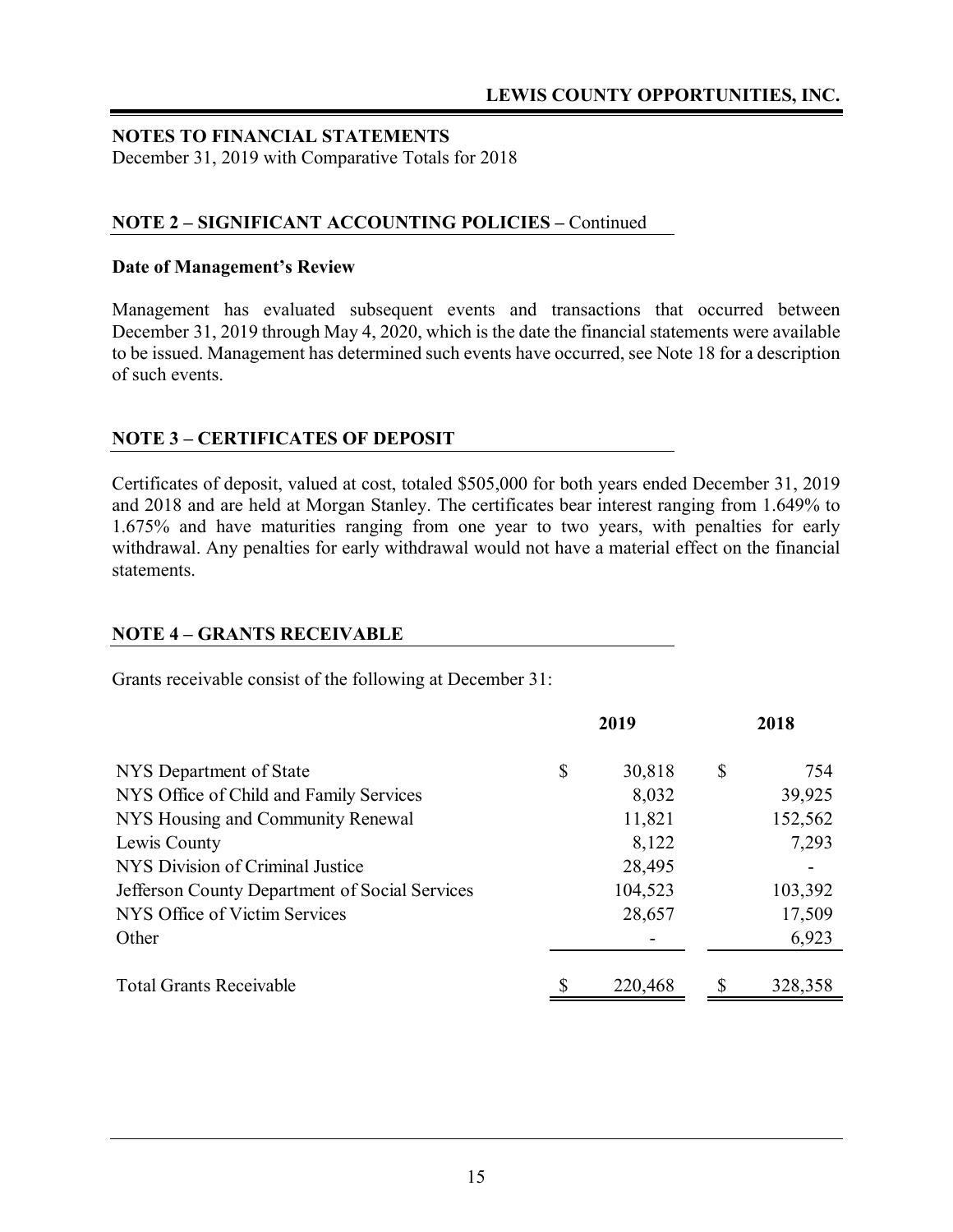December 31, 2019 with Comparative Totals for 2018

### **NOTE 5 – INVESTMENTS**

Investments as of December 31, 2019 are summarized as follows:

|                          | <b>Fair Value</b><br>Cost |         | <b>Carrying Value</b> |         |         |
|--------------------------|---------------------------|---------|-----------------------|---------|---------|
| <b>Equity Securities</b> |                           | 116,568 |                       | 160,380 | 160,380 |

Investments as of December 31, 2018 are summarized as follows:

|                          | Cost    | <b>Fair Value</b> |         | <b>Carrying Value</b> |
|--------------------------|---------|-------------------|---------|-----------------------|
| <b>Equity Securities</b> | 112,554 |                   | 126,212 | 126,212               |

The equity securities are held at Morgan Stanley. The Organization recognized an unrealized gain of \$27,621 for the year ended December 31, 2019 and an unrealized loss of \$13,056 for the year ended December 31, 2018. The Organization also recognized realized gains of \$3,701 and \$6,485 for the years ended December 31, 2019 and 2018, respectively. Expenses related to investment revenues, including custodial fees and investment advisory fees, amounted to \$2,515 and \$2,350 for the years ended December 31, 2019 and 2018, respectively, and have been netted against investment income in the accompanying Statement of Activities.

### **NOTE 6 – PROPERTY AVAILABLE FOR LEASE, NET**

Property available for lease consists of the following at December 31:

|                                                             |  | 2018               |  |                   |  |
|-------------------------------------------------------------|--|--------------------|--|-------------------|--|
| Building and Improvements<br>Less: Accumulated Depreciation |  | 10,456<br>(7, 430) |  | 10,456<br>(6,907) |  |
| Total Property Available for Lease, Net                     |  | 3,026              |  | 3,549             |  |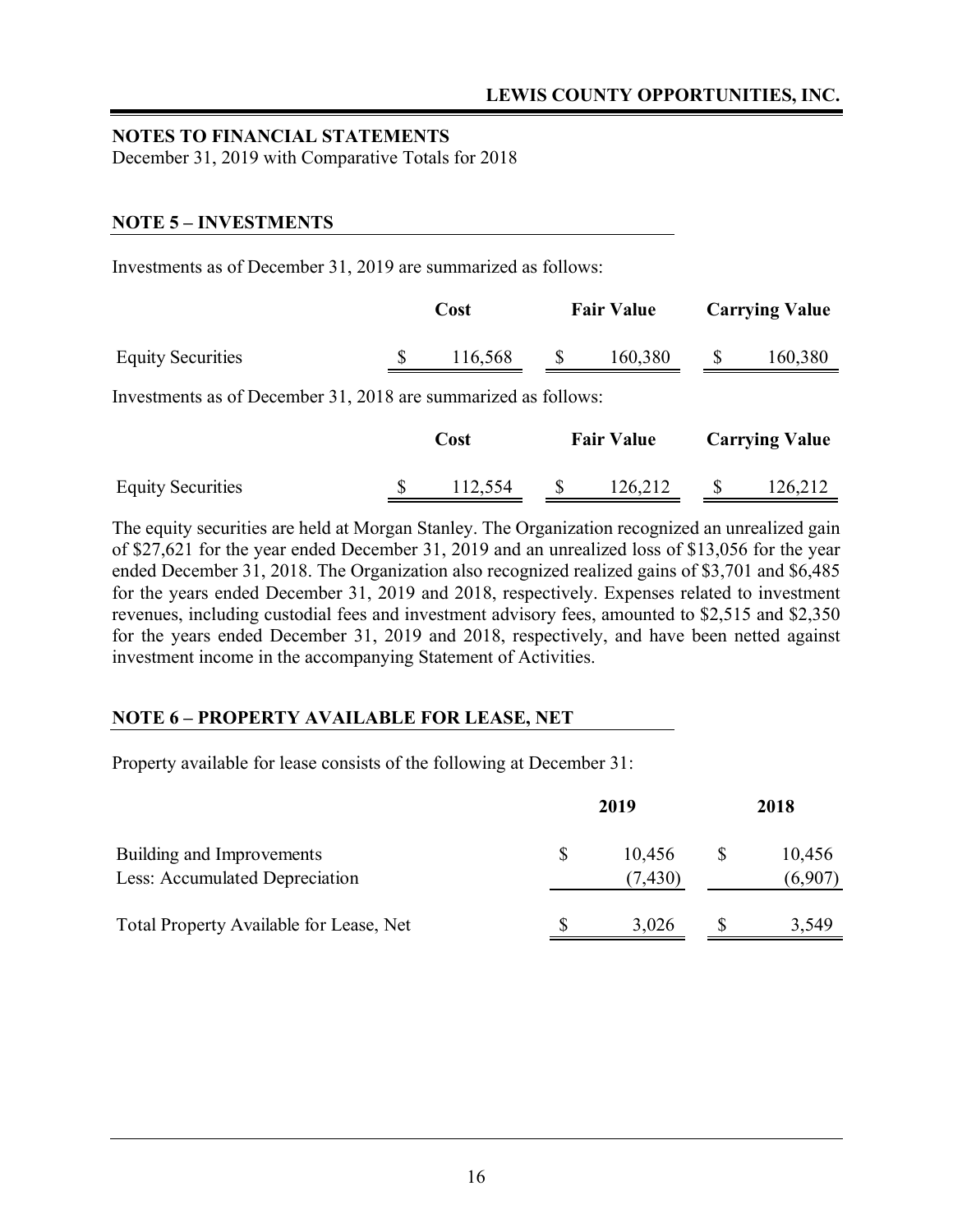December 31, 2019 with Comparative Totals for 2018

### **NOTE 6 – PROPERTY AVAILABLE FOR LEASE, NET -** Continued

The Organization leases the above building and improvements to a tenant under an operating lease with a three-year term, set to expire August 31, 2022. The following is a schedule of years for future minimum rentals under the lease as of December 31, 2019:

| 2020<br>2021<br>2022 | \$                        | 7,200<br>7,200<br>4,800 |
|----------------------|---------------------------|-------------------------|
| Total                | $\boldsymbol{\mathsf{S}}$ | 19,200                  |

### **NOTE 7 – PROPERTY AND EQUIPMENT, NET**

Property and equipment consist of the following at December 31:

|                                   | 2019          |    |            |
|-----------------------------------|---------------|----|------------|
| Land                              | \$<br>10,550  | \$ | 10,550     |
| Buildings and Improvements        | 843,350       |    | 834,203    |
| Equipment                         | 157,265       |    | 135,926    |
| Vehicles                          | 220,473       |    | 252,543    |
|                                   | 1,231,638     |    | 1,233,222  |
| Less: Accumulated Depreciation    | (907,066)     |    | (923, 354) |
| Total Property and Equipment, Net | \$<br>324,572 | \$ | 309,868    |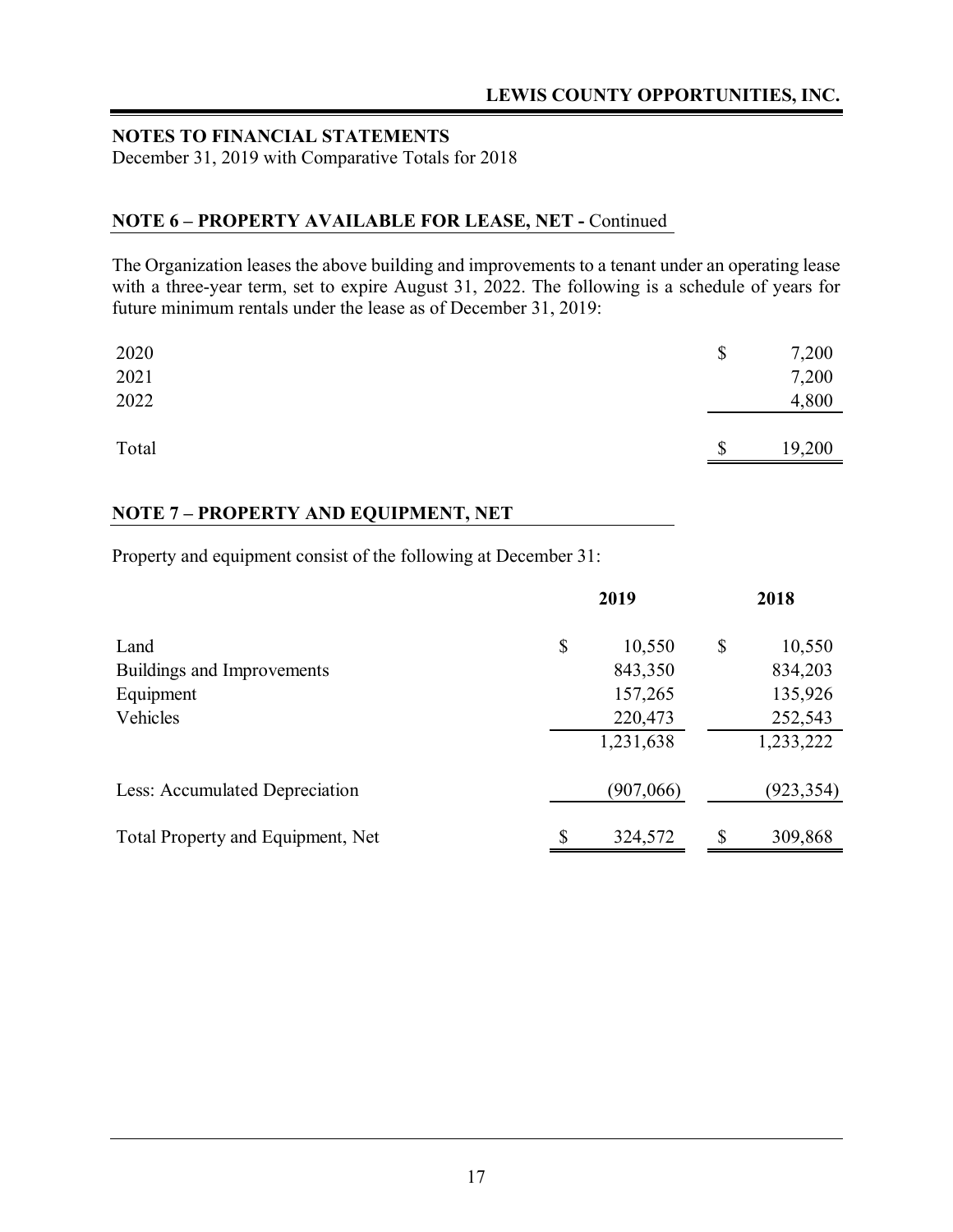December 31, 2019 with Comparative Totals for 2018

#### **NOTE 8 – UNEARNED REVENUE**

Unearned revenue consists of the following funding sources at December 31:

|                                             |   | 2019   | 2018  |  |  |
|---------------------------------------------|---|--------|-------|--|--|
| NYS Division of Housing & Community Renewal | S | 36,034 | \$    |  |  |
| Lewis County                                |   | 5,159  |       |  |  |
| Other                                       |   | 1.927  | 1,462 |  |  |
| <b>Total Unearned Revenue</b>               |   | 43,120 | 1,462 |  |  |

#### **NOTE 9 – BOARD DESIGNATED NET ASSETS**

During 2004, the Board designated certain unrestricted support and revenue from recurring programs with net asset balances to be used for those programs from which the funds were originally received. In accordance with generally accepted accounting principles, net assets associated with these board-designated amounts are classified as net assets without donor restrictions. A portion of the Organization's cash and cash equivalents are set aside to fund these designations. A summary of board designated net assets, as of December 31 is as follows:

|                                          |              | 2018   |    |        |
|------------------------------------------|--------------|--------|----|--------|
| DV Unrestricted                          | $\mathbb{S}$ | 1,356  | \$ | 1,355  |
| Food Pantry                              |              | 1,003  |    | 1,000  |
| <b>Critical Needs</b>                    |              | 20,000 |    | 25,529 |
| Thrift Store                             |              | 19,341 |    | 4,109  |
| <b>Total Board Designated Net Assets</b> | S            | 41,700 | \$ | 31,993 |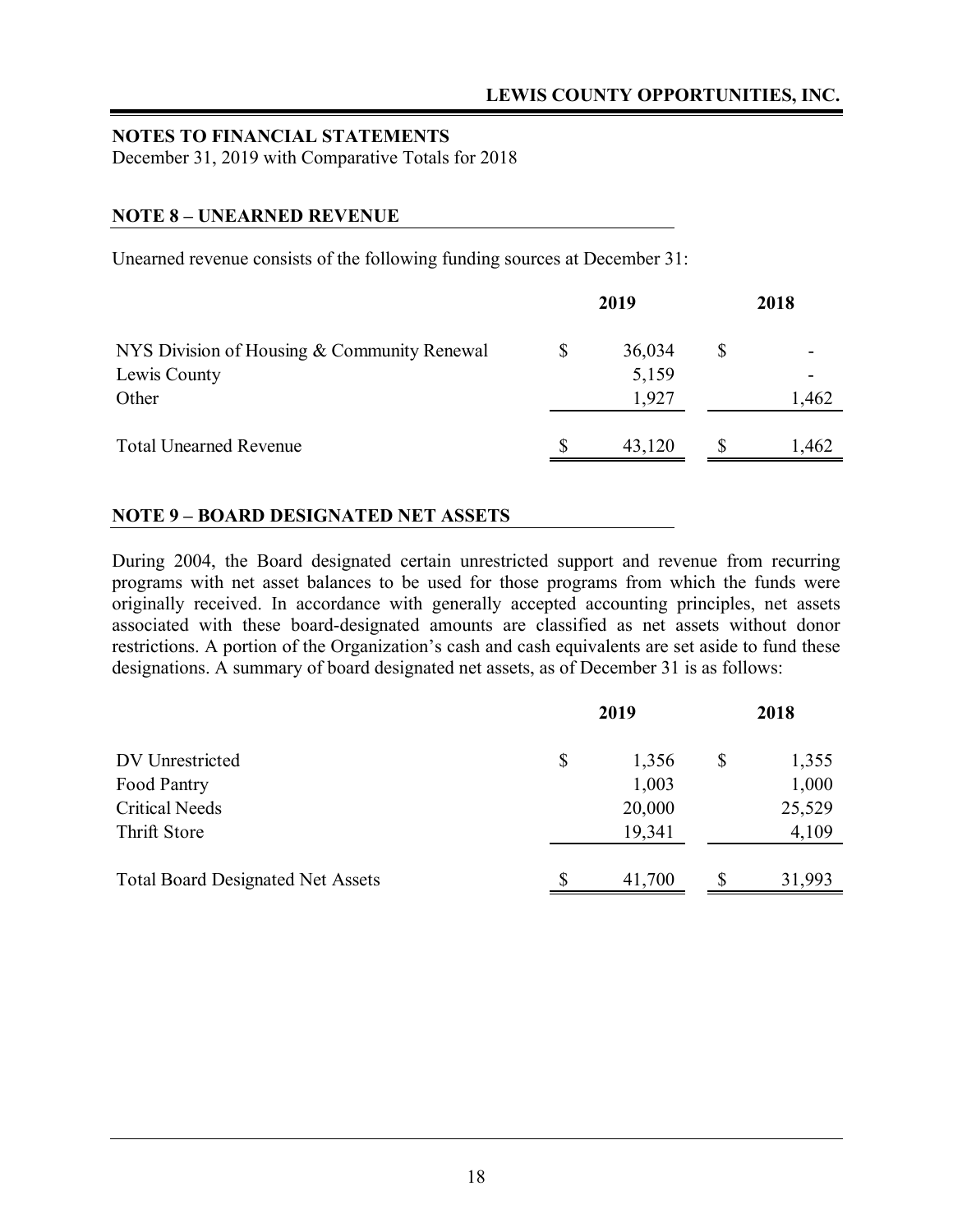December 31, 2019 with Comparative Totals for 2018

#### **NOTE 10 – GRANT REVENUES**

The Organization was primarily funded through the following restricted grants during the years ended December 31, 2019 and 2018 as follows:

|                                                     |                                                        |              | <b>State and Local</b> |               |         |
|-----------------------------------------------------|--------------------------------------------------------|--------------|------------------------|---------------|---------|
|                                                     |                                                        |              |                        | <b>Grants</b> |         |
| <b>Funding Source</b>                               | <b>Grant Name</b>                                      |              | 2019                   |               | 2018    |
| NYS Crime Victims Board<br>NYS Division of Criminal | Crime Victim Assistance<br>Legislative Initiatives and | \$           | 17,004                 | \$            | 14,093  |
| Justice                                             | Rape Crisis                                            |              | 101,936                |               | 106,976 |
| Other State and Local Sources                       | Various                                                |              | 65,059                 |               | 61,497  |
| Total State & Local Grants                          |                                                        | -S           | 183,999                | S             | 182,566 |
|                                                     |                                                        |              |                        |               |         |
|                                                     |                                                        |              | <b>Federal Grants</b>  |               |         |
| <b>Funding Source</b>                               | <b>Grant Name</b>                                      |              | 2019                   |               | 2018    |
| NYS Division of Housing $&$                         | <b>HEAP</b> Weatherization                             | $\mathbb{S}$ | 244,505                | \$            | 234,490 |
| <b>Community Renewal</b>                            | <b>Weatherization Assistance</b>                       |              | 140,339                |               | 171,653 |
| NYS Department of State                             | <b>CSBG</b>                                            |              | 267,737                |               | 260,630 |
| NYS Crime Victims Board                             | Crime Victim Assistance                                |              | 68,018                 |               | 56,373  |
| NYS Department of Child &                           | <b>DV TANF/DSS</b>                                     |              | 34,970                 |               | 36,074  |
| <b>Family Services</b>                              | <b>Family Violence Prevention</b>                      |              | 29,880                 |               | 30,537  |
| NYS Division of Criminal                            |                                                        |              |                        |               |         |
| Justice                                             | Violence Against Women                                 |              | 21,652                 |               | 21,841  |
| National Board Program                              | Emergency Food & Shelter                               |              | 22,585                 |               | 7,774   |
| County of Jefferson                                 | Continuum of Care                                      |              | 687,199                |               | 592,151 |

NYS Traffic Safety Child Passenger Safety 4,750 4,950

Total Federal Grants  $$ 1,521,635$   $$ 1,416,473$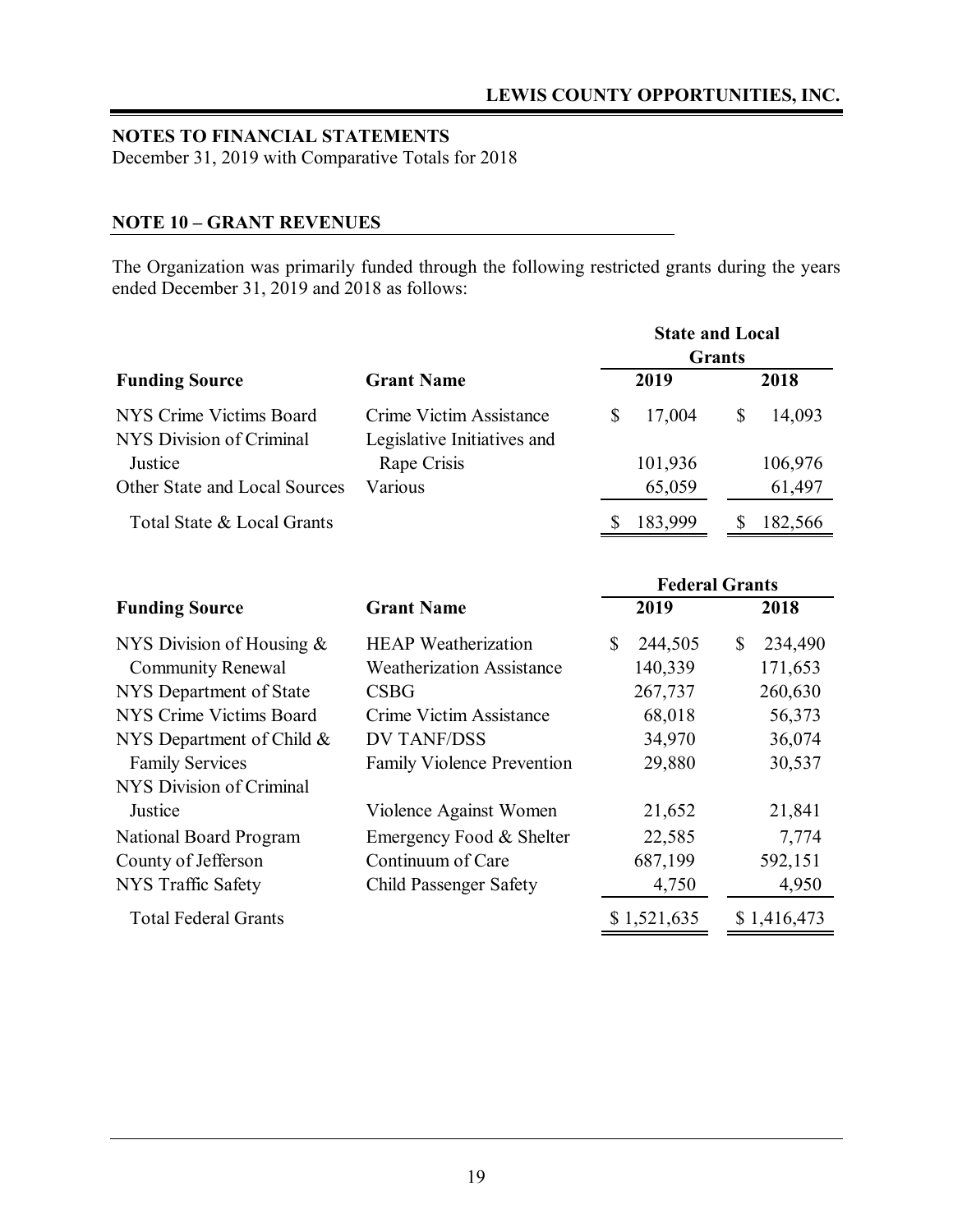December 31, 2019 with Comparative Totals for 2018

### **NOTE 11 – PROGRAM SERVICE FEES**

The Organization received service fees for the following programs during the years ended December 31, 2019 and 2018 as follows:

| 2019    | 2018          |
|---------|---------------|
|         |               |
| 541,087 | \$<br>545,682 |
| 164,355 | 183,984       |
| 96,270  | 63,188        |
| 801,712 | 792,854       |
|         |               |

#### **NOTE 12 – IN-KIND DONATIONS**

The Organization recognizes in-kind donations from its volunteer certified rape crisis counselors, who must obtain forty hours of training in rape crisis and twenty hours of training in domestic violence. The total value of donated services recognized for the years ended December 31, 2019 and 2018 is as follows:

|                                         | 2019   | 2018         |        |  |
|-----------------------------------------|--------|--------------|--------|--|
| <b>Certified Rape Crisis Counselors</b> | 87,380 | <sup>S</sup> | 81,962 |  |

Donated services have been included as in-kind wages on the Statement of Functional Expenses.

The Organization also receives in-kind donations of goods that are included in in-kind donations and grant revenues to meet matching requirements for certain grants. The value of these goods was estimated at \$18,413 and \$64,141 for the years ended December 31, 2019 and 2018, respectively. The Organization uses value of goods provided by the donor or thrift shop value to assign estimated value of goods received.

#### **NOTE 13 – ADVERTISING**

The Organization uses advertising to promote its programs among the audience it serves. The production costs of advertising are expensed as incurred. During the years ended December 31, 2019 and 2018, advertising costs totaled \$10,782 and \$9,083, respectively.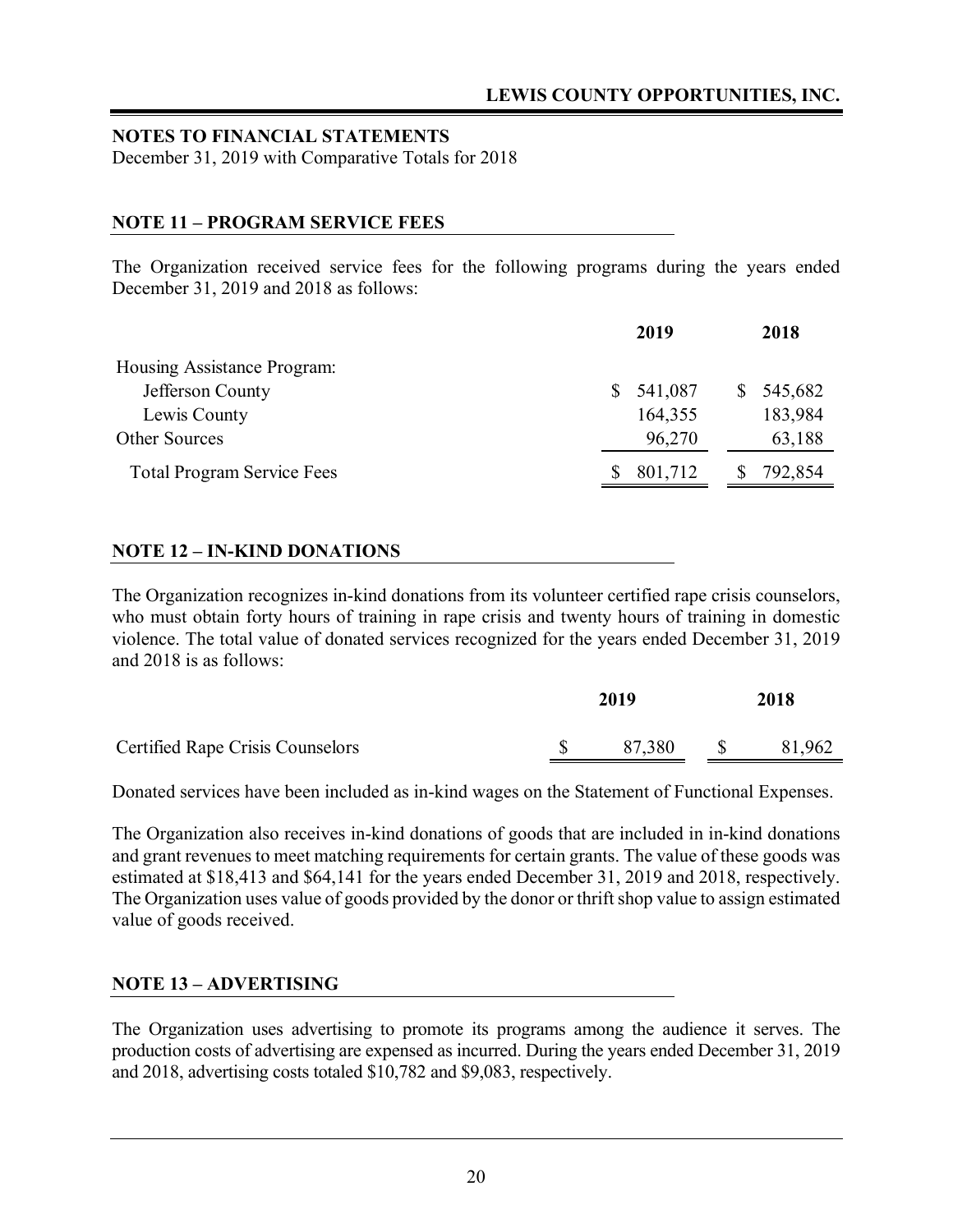December 31, 2019 with Comparative Totals for 2018

### **NOTE 14 – EMPLOYEES' RETIREMENT PLAN**

The Organization participates in a 401(k)-profit sharing plan whereby the Organization contributes an annually determined percentage of salaries for each qualifying employee for retirement benefits. An employee becomes eligible to participate upon working 1,000 hours within a twelve-month period, effective from the employee's date of hire, and annually subsequent to that based on the plan year. All contributions to the plan are made by the Organization. During the years ended December 31, 2019 and 2018, the Organization contributed \$54,985 and \$54,263, respectively, to the plan.

# **NOTE 15 – CONCENTRATION OF CREDIT RISK**

The Organization has cash and cash equivalents held in accounts at a local bank with bank balances of \$212,234 and \$236,039 at December 31, 2019 and 2018, respectively. Uninsured and uncollateralized amounts at December 31, 2019 and 2018 totaled \$-0- for both years.

The Organization also has accounts at Morgan Stanley in the amount of \$1,005,983 and \$794,742 at December 31, 2019 and 2018, respectively. Morgan Stanley is a member of the Securities Investor Protection Corporation ("SIPC"). The coverage is \$500,000, of which up to \$250,000 may be invested in cash. Morgan Stanley has obtained additional private insurance in excess of SIPC coverage, which provides an additional \$1 billion of coverage, limited to \$1.9 million per customer. Therefore, the full balances at Morgan Stanley are insured as of December 31, 2019 and 2018.

### **NOTE 16 – FAIR VALUE MEASUREMENTS**

Financial Accounting Standards Board Accounting Standards Codification No. 820, "*Fair Value Measurements*" defines fair value, establishes a framework for measuring fair value, and expands disclosures about fair value instruments. That standard provides a consistent definition of fair values, which focuses on an exit price between market participants in an orderly transaction. The standard also prioritizes, within the measurement of fair value, the use of market-based information over entity-specific information and establishes a three-level hierarchy for fair value measurements based on the transparency of the information used in the valuation of an asset or liability as of the measurement date.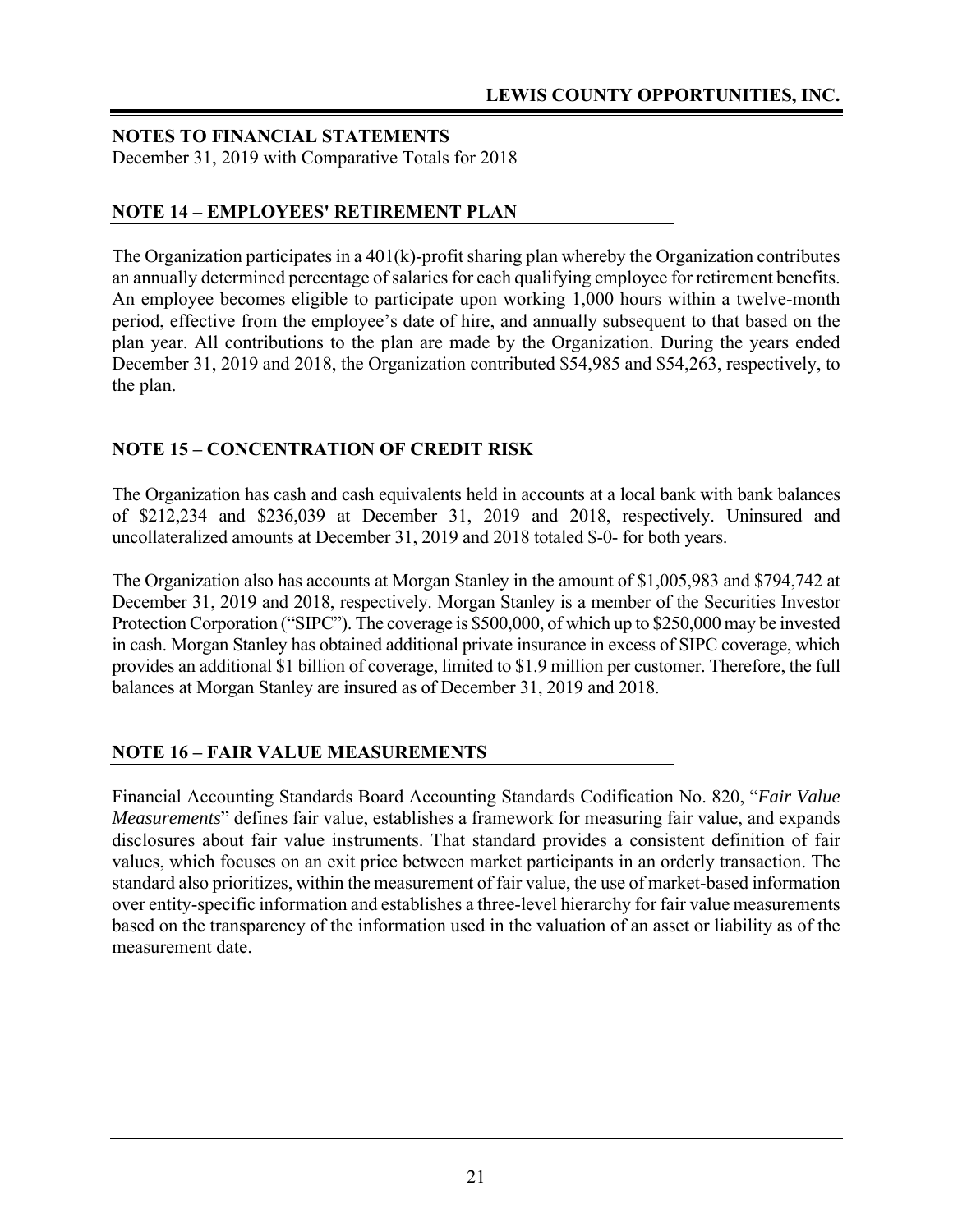December 31, 2019 with Comparative Totals for 2018

### **NOTE 16 – FAIR VALUE MEASUREMENTS -** Continued

Investments measured and reported at fair value are classified and disclosed in one of the following categories:

- Level 1 Cuoted prices are available in active markets for identical investments as of the reporting date.
- Level 2 Inputs, including broker quotes, are generally those other than exchanged quoted prices in active markets, which are either directly or indirectly observable as of the reporting date and fair value is determined through the use of models or other valuation methodologies.
- Level 3 Pricing inputs are unobservable for the investment and include situations where there is little, if any, market activity for the investment. The inputs into the determination of fair value require significant management judgment of estimation. Investments included in this category generally include privately held investments and partnership interests.

Following is a description of the valuation methodologies used for assets measured at fair value. There have been no changes in the methodologies used at December 31, 2019.

*Equity Securities:* Valued at the closing price reported on the active market on which the individual securities are traded.

The methods described above may produce a fair value calculation that may not be indicative of net realizable value or reflective of future fair values. Furthermore, while the Organization believes its valuation methods are appropriate and consistent with other market participants, the use of different methodologies or assumptions to determine the fair value of certain financial instruments could result in a different fair value measurement at the reporting date.

The following table sets forth by level, within the fair value hierarchy, the Organization's assets at fair value as of December 31, 2019:

|                                                                  | <b>Level 1</b> | <b>Level 2</b> | Level 3 | <b>Total</b>            |
|------------------------------------------------------------------|----------------|----------------|---------|-------------------------|
| <b>Equity Securities</b>                                         | 160,380        | <sup>8</sup>   | S       | 160,380<br><sup>8</sup> |
| The Organization's assets at fair value as of December 31, 2018: |                |                |         |                         |
|                                                                  | Level 1        | <b>Level 2</b> | Level 3 | <b>Total</b>            |
| <b>Equity Securities</b>                                         | 126,212        | \$             | \$      | 126,212                 |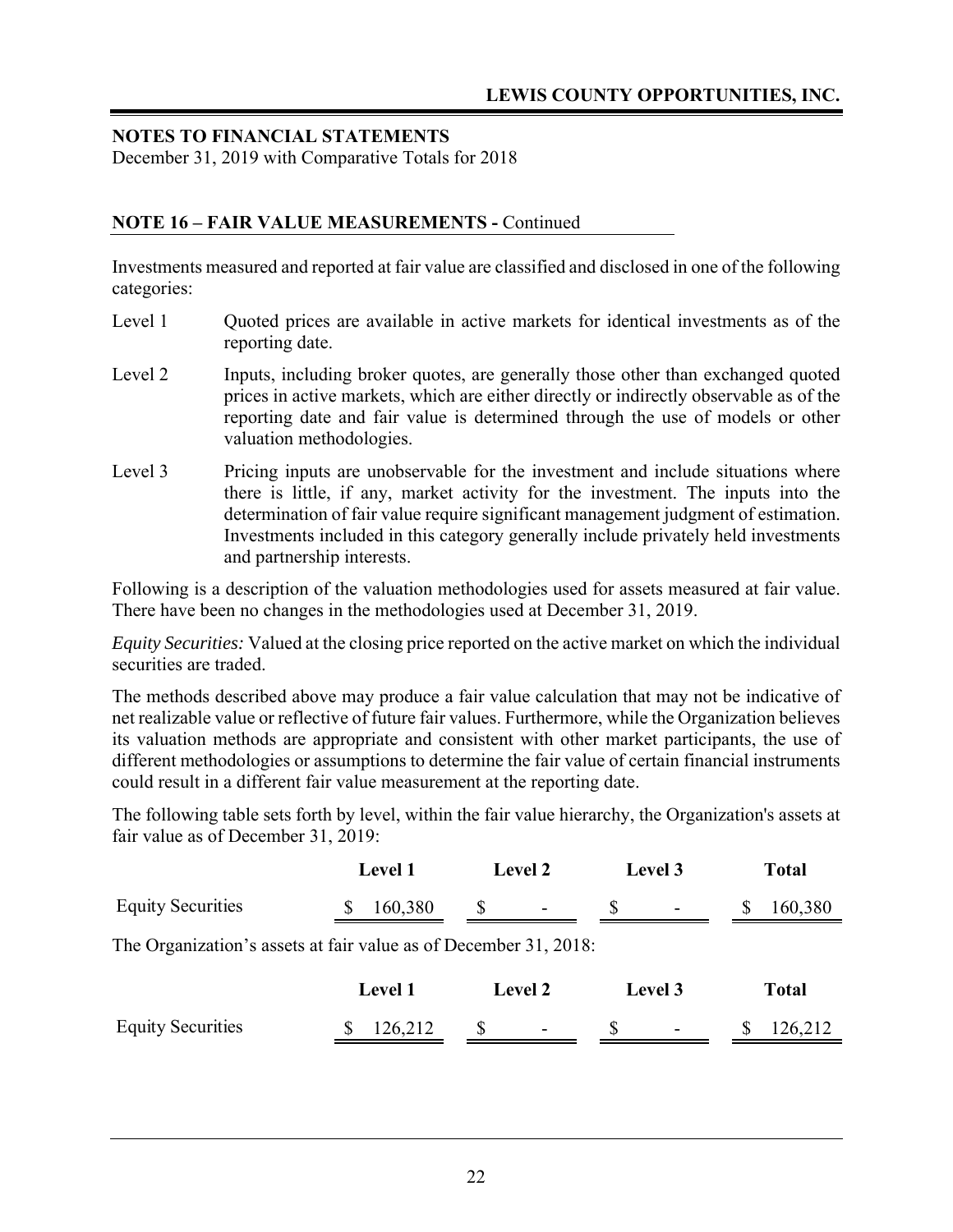December 31, 2019 with Comparative Totals for 2018

#### **NOTE 17 – LIQUIDITY AND AVAILABILITY OF FINANCIAL ASSETS**

The Organization monitors its liquidity so that it is able to meet the operating needs and other contractual commitments while maximizing the investment of its excess operating cash. The following table reflects the Organization's financial assets as of December 31, 2019 and 2018, reduced by amounts that are not available to meet general expenditures within one year of the Statement of Financial Position date.

|                                                                  |              | 2019        | 2018          |
|------------------------------------------------------------------|--------------|-------------|---------------|
| <b>Financial Assets:</b>                                         |              |             |               |
| Unrestricted Cash And Cash Equivalents                           | $\mathbb{S}$ | 485,930     | \$<br>340,587 |
| <b>Board Designated Deposits</b>                                 |              | 41,700      | 31,993        |
| Certificates of Deposits                                         |              | 505,000     | 505,000       |
| Deposits Held in Trust                                           |              | 14,317      | 13,353        |
| <b>Grants Receivable</b>                                         |              | 220,468     | 328,358       |
| <b>Accounts Receivable</b>                                       |              | 66          | 2,809         |
| <b>Accrued Interest Income Receivable</b>                        |              | 3,670       | 1,241         |
| Investments                                                      |              | 160,380     | 126,212       |
| Total Financial Assets as of December 31                         |              | 1,431,531   | 1,349,553     |
| Less those Unavailable for General Expenditures Within One Year: |              |             |               |
| <b>Board Designated Deposits</b>                                 |              | (41,700)    | (31,993)      |
| Certificates of Deposit with Maturities in Excess of One Year    |              | (145,000)   | (245,000)     |
| Deposits Held In Trust                                           |              | (14,317)    | (13, 353)     |
| Total Financial Assets Unavailable for General Expenditures      |              |             |               |
| Within One Year                                                  |              | (201, 017)  | (290, 346)    |
| Financial Assets Available to Meet Cash Needs for General        |              |             |               |
| Expenditures Within One Year                                     |              | \$1,230,514 | \$1,059,207   |
|                                                                  |              |             |               |

In addition to financial assets available to meet general expenditures over the year, the Organization operates with a balanced budget and anticipates covering its general expenditures through ongoing grant and program income.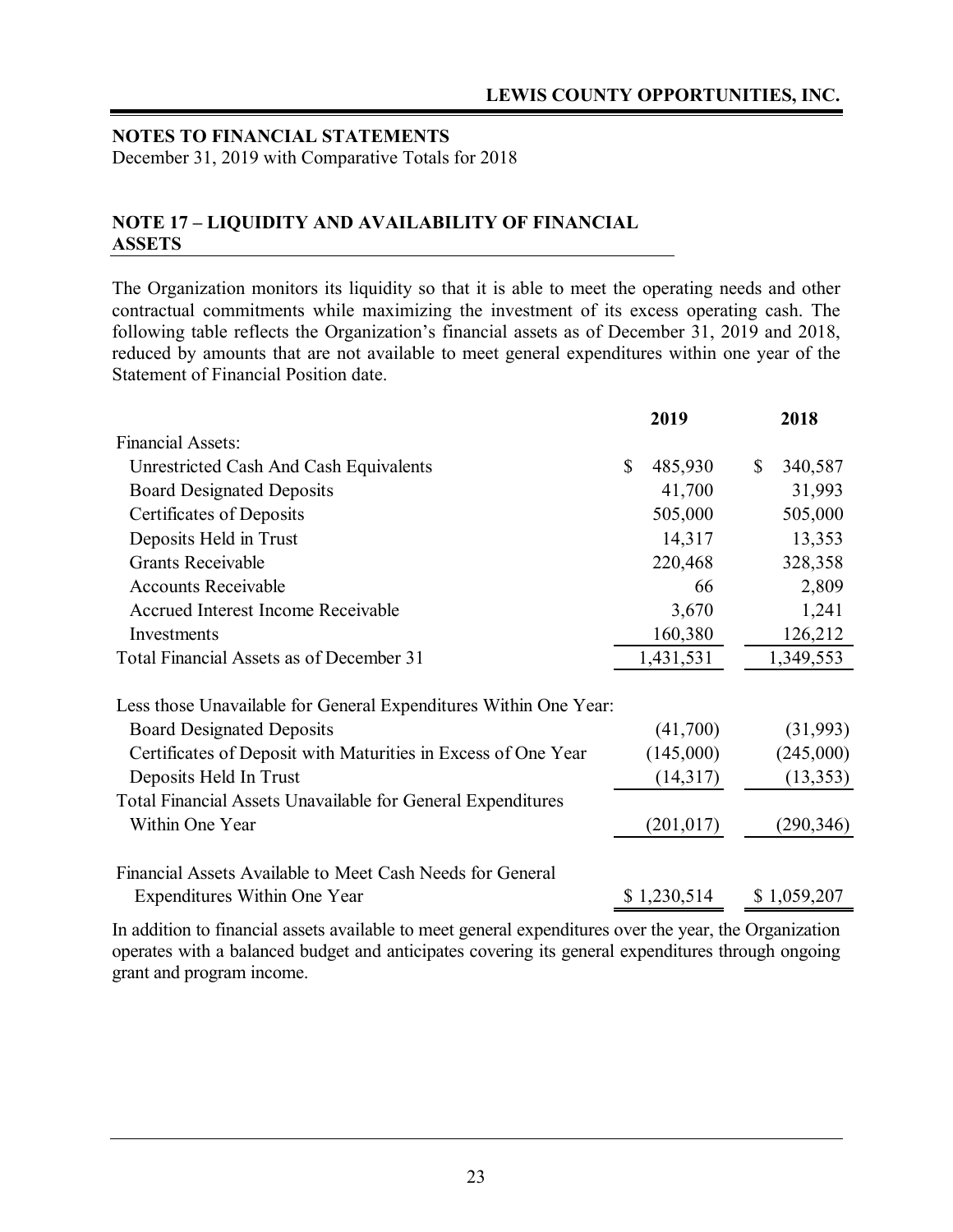December 31, 2019 with Comparative Totals for 2018

### **NOTE 18 – SUBSEQUENT EVENTS**

In recent weeks, the COVID-19 outbreak in the United States has resulted in business disruption. While the disruption is currently expected to be temporary, there is considerable uncertainty around the duration. Therefore, while the Organization expects this matter to negatively impact its operating results and financial condition, the related financial impact and duration cannot be reasonably estimated at this time.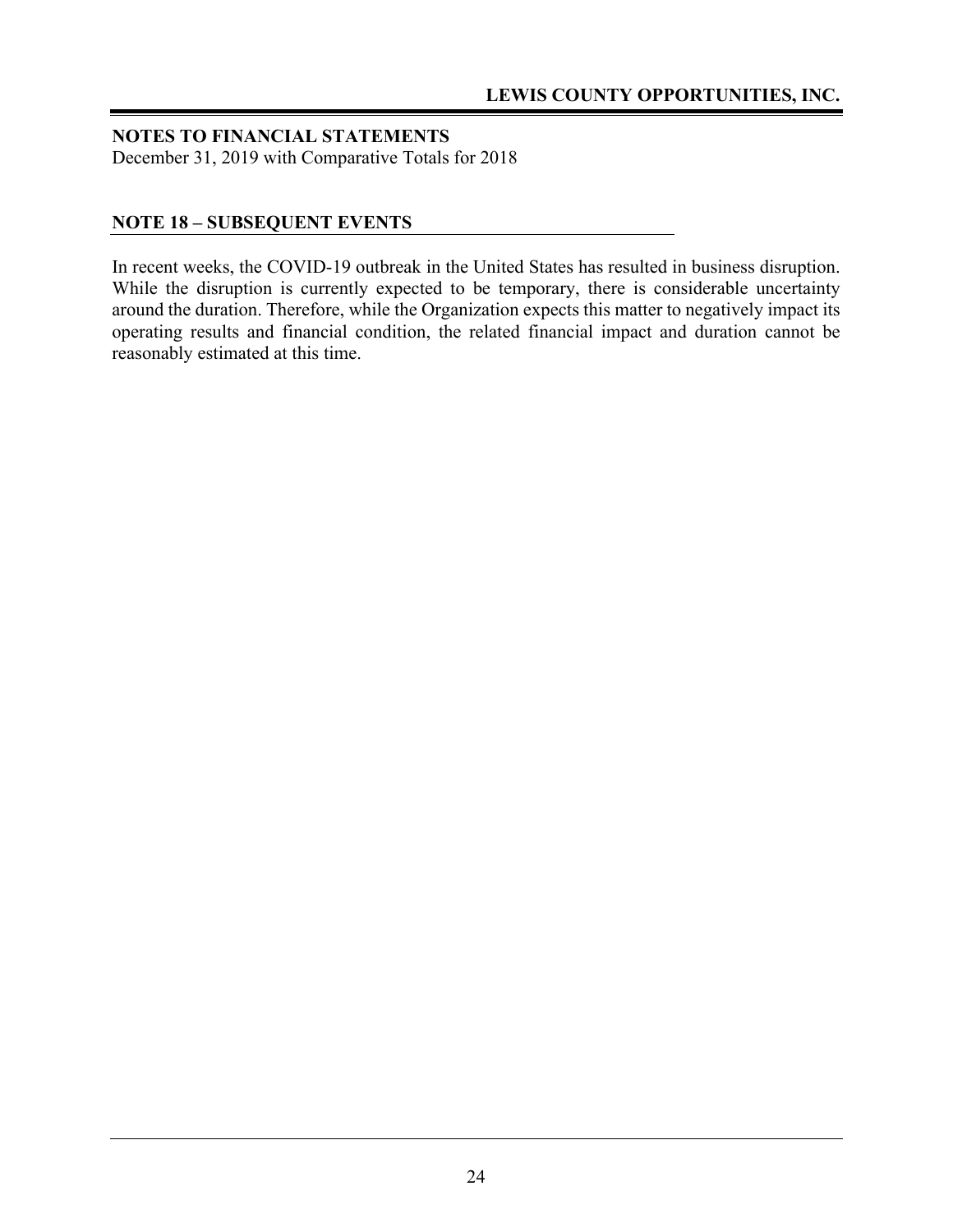

#### **INDEPENDENT AUDITOR'S REPORT ON INTERNAL CONTROL OVER FINANCIAL REPORTING AND ON COMPLIANCE AND OTHER MATTERS BASED ON AN AUDIT OF FINANCIAL STATEMENTS PERFORMED IN ACCORDANCE WITH**  *GOVERNMENT AUDITING STANDARDS*

#### **TO THE BOARD OF DIRECTORS LEWIS COUNTY OPPORTUNITIES, INC.**

We have audited, in accordance with the auditing standards generally accepted in the United States of America and the standards applicable to financial audits contained in *Government Auditing Standards* issued by the Comptroller General of the United States, the financial statements of Lewis County Opportunities, Inc. (a nonprofit organization), which comprise the statement of financial position as of December 31, 2019, and the related statement of activities, functional expenses and cash flows for the year then ended, and the related notes to the financial statements, and have issued our report thereon dated May 4, 2020.

#### **Internal Control Over Financial Reporting**

In planning and performing our audit of the financial statements, we considered Lewis County Opportunities, Inc.'s internal control over financial reporting (internal control) to determine the audit procedures that are appropriate in the circumstances for the purposes of expressing our opinion on the financial statements, but not for the purpose of expressing an opinion on the effectiveness of Lewis County Opportunities, Inc.'s internal control. Accordingly, we do not express an opinion on the effectiveness of Lewis County Opportunities, Inc.'s internal control.

A *deficiency in internal control* exists when the design or operation of a control does not allow management or employees, in the normal course of performing their assigned functions, to prevent, or detect and correct misstatements on a timely basis. A *material weakness* is a deficiency, or a combination of deficiencies, in internal control, such that there is a reasonable possibility that a material misstatement of the entity's financial statements will not be prevented or detected and corrected on a timely basis. A *significant deficiency* is a deficiency, or a combination of deficiencies, in internal control that is less severe than a material weakness, yet important enough to merit attention by those charged with governance.

120 Madison Street, 1700 AXA Tower II, Syracuse, NY 13202 Phone: 315.234.1100 • Fax: 315.234.1111 1120 Commerce Park Drive East, Watertown, NY 13601 Phone: 315.788.7690 • Fax: 315.788.0966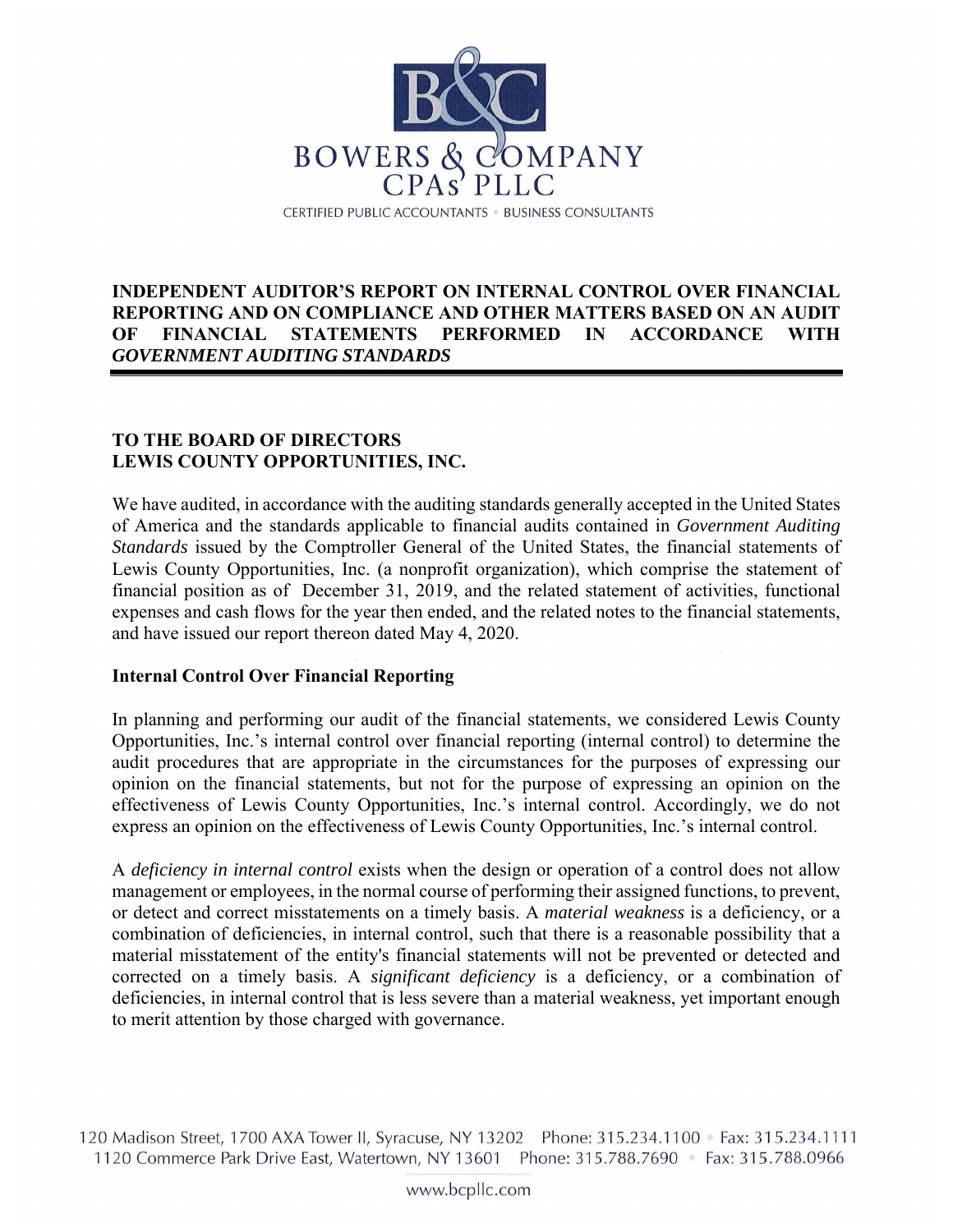Our consideration of internal control was for the limited purpose described in the first paragraph of this section and was not designed to identify all deficiencies in internal control that might be material weaknesses or significant deficiencies. Given these limitations, during our audit we did not identify any deficiencies in internal control that we consider to be material weaknesses. However, material weaknesses may exist that have not been identified.

#### **Compliance and Other Matters**

As part of obtaining reasonable assurance about whether Lewis County Opportunities, Inc.'s financial statements are free from material misstatement, we performed tests of its compliance with certain provisions of laws, regulations, contracts, and grant agreements, noncompliance with which could have a direct and material effect on the determination of financial statement amounts. However, providing an opinion on compliance with those provisions was not an objective of our audit, and accordingly, we do not express such an opinion. The results of our tests disclosed no instances of noncompliance or other matters that are required to be reported under *Government Auditing Standards*.

#### **Purpose of this Report**

This purpose of this report is solely to describe the scope of our testing of internal control and compliance and the results of that testing, and not to provide an opinion on the effectiveness of the organization's internal control or on compliance. This report is an integral part of an audit performed in accordance with *Government Auditing Standards* in considering the organization's internal control and compliance. Accordingly, this communication is not suitable for any other purpose.

Bouwers & Company

Watertown, New York May 4, 2020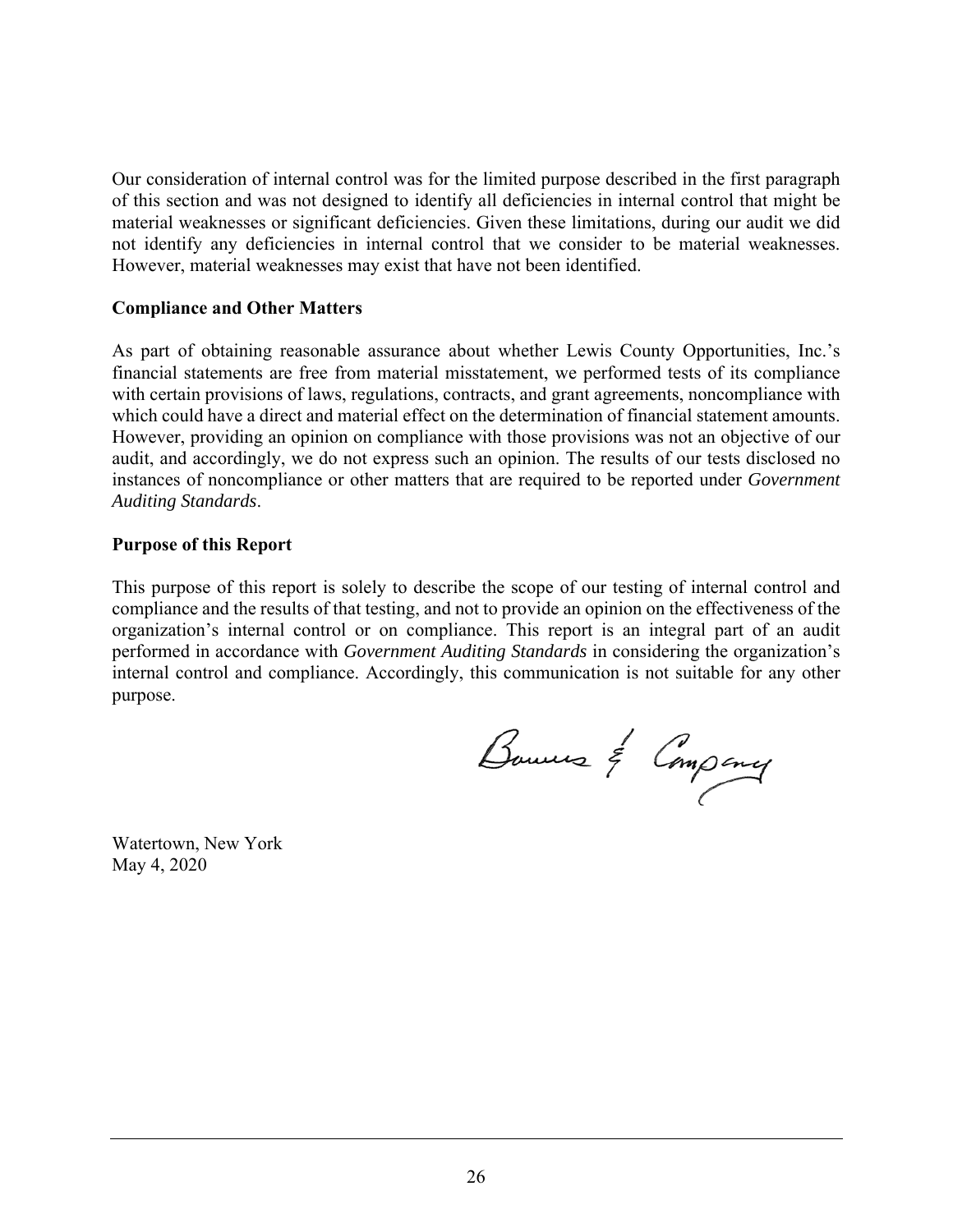

### **INDEPENDENT AUDITOR'S REPORT ON COMPLIANCE FOR EACH MAJOR PROGRAM AND ON INTERNAL CONTROL OVER COMPLIANCE REQUIRED BY THE UNIFORM GUIDANCE**

### **TO THE BOARD OF DIRECTORS LEWIS COUNTY OPPORTUNITIES, INC.**

#### **Report on Compliance for Each Major Federal Program**

We have audited Lewis County Opportunities, Inc.'s compliance with the types of compliance requirements described in the *OMB Compliance Supplement* that could have a direct and material effect on each of Lewis County Opportunities, Inc.'s major federal programs for the year ended December 31, 2019. Lewis County Opportunities, Inc.'s major federal programs are identified in the summary of auditor's results section of the accompanying schedule of findings and questioned costs.

#### **Management's Responsibility**

Management is responsible for compliance with federal statutes, regulations, and the terms and conditions of its federal awards applicable to its federal programs.

#### **Auditor's Responsibility**

Our responsibility is to express an opinion on compliance for each of Lewis County Opportunities, Inc.'s major federal programs based on our audit of the types of compliance requirements referred to above. We conducted our audit of compliance in accordance with auditing standards generally accepted in the United States of America; the standards applicable to financial audits contained in *Government Auditing Standards*, issued by the Comptroller General of the United States; and the audit requirements of Title 2 U.S. *Code of Federal Regulations* Part 200, *Uniform Administrative Requirements, Cost Principles, and Audit Requirements for Federal Awards* (Uniform Guidance). Those standards and the Uniform Guidance require that we plan and perform the audit to obtain reasonable assurance about whether noncompliance with the types of compliance requirements referred to above that could have a direct and material effect on a major federal program occurred. An audit includes examining, on a test basis, evidence about Lewis County Opportunities, Inc.'s compliance with those requirements and performing such other procedures as we considered necessary in the circumstances.

120 Madison Street, 1700 AXA Tower II, Syracuse, NY 13202 Phone: 315.234.1100 • Fax: 315.234.1111 1120 Commerce Park Drive East, Watertown, NY 13601 Phone: 315.788.7690 • Fax: 315.788.0966

www.bcpllc.com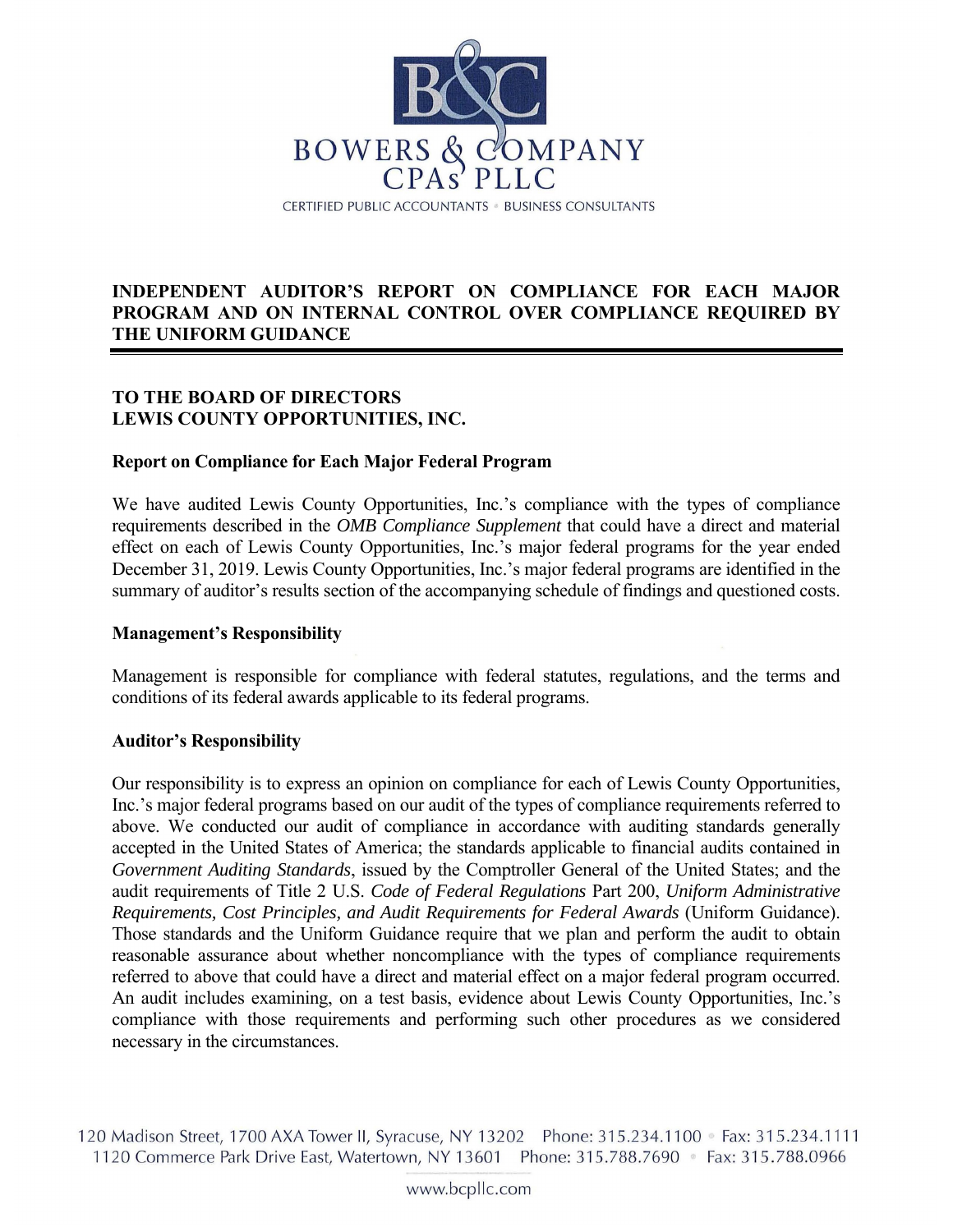We believe that our audit provides a reasonable basis for our opinion on compliance for each major federal program. However, our audit does not provide a legal determination on Lewis County Opportunities, Inc.'s compliance.

### **Opinion on Each Major Federal Program**

In our opinion, Lewis County Opportunities, Inc. complied, in all material respects, with the types of compliance requirements referred to above that could have a direct and material effect on each of its major federal programs for the year ended December 31, 2019.

### **Report on Internal Control Over Compliance**

Management of Lewis County Opportunities, Inc. is responsible for establishing and maintaining effective internal control over compliance with the types of compliance requirements referred to above. In planning and performing our audit of compliance, we considered Lewis County Opportunities, Inc.'s internal control over compliance with the types of requirements that could have a direct and material effect on each major federal program to determine the auditing procedures that are appropriate in the circumstances for the purpose of expressing an opinion on compliance for each major federal program and to test and report on internal control over compliance in accordance with the Uniform Guidance, but not for the purpose of expressing an opinion on the effectiveness of internal control over compliance. Accordingly, we do not express an opinion on the effectiveness of Lewis County Opportunities, Inc.'s internal control over compliance.

A *deficiency in internal control over compliance* exists when the design or operation of a control over compliance does not allow management or employees, in the normal course of performing their assigned functions, to prevent, or detect and correct, noncompliance with a type of compliance requirement of a federal program on a timely basis. A *material weakness in internal control over compliance* is a deficiency, or combination of deficiencies, in internal control over compliance, such that there is a reasonable possibility that material noncompliance with a type of compliance requirement of a federal program will not be prevented, or detected and corrected, on a timely basis. A *significant deficiency in internal control over compliance* is a deficiency, or combination of deficiencies, in internal control over compliance with a type of compliance requirement of a federal program that is less severe than a material weakness in internal control over compliance, yet important enough to merit attention by those charged with governance.

Our consideration of internal control over compliance was for the limited purpose described in the first paragraph of this section and was not designed to identify all deficiencies in internal control over compliance that might be material weaknesses or significant deficiencies. We did not identify any deficiencies in internal control over compliance that we consider to be material weaknesses. However, material weaknesses may exist that have not been identified.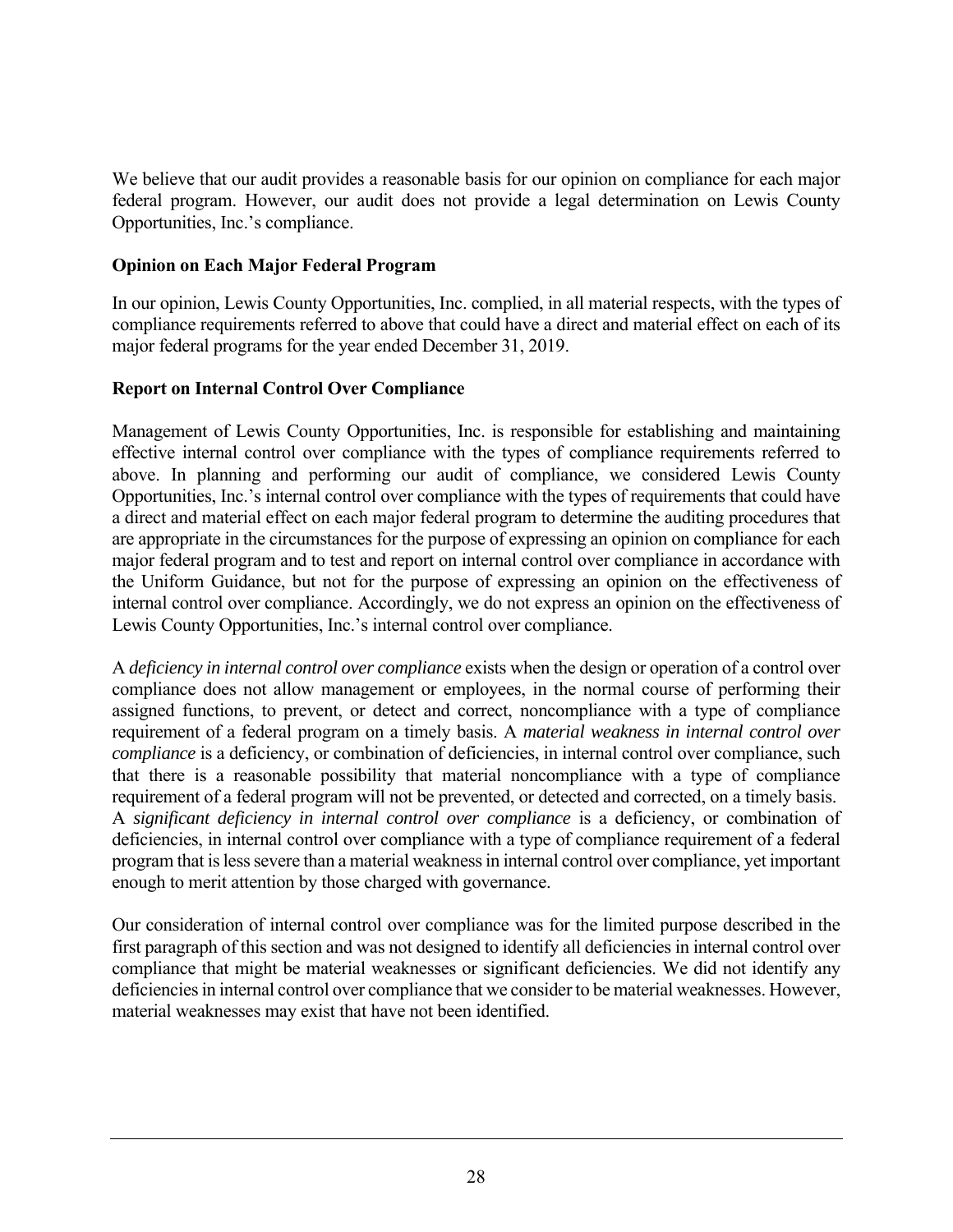The purpose of this report on internal control over compliance is solely to describe the scope of our testing of internal control over compliance and the results of that testing based on the requirements of the Uniform Guidance. Accordingly, this report is not suitable for any other purpose.

Bouwers & Company<br>Watertown, New York

May 4, 2020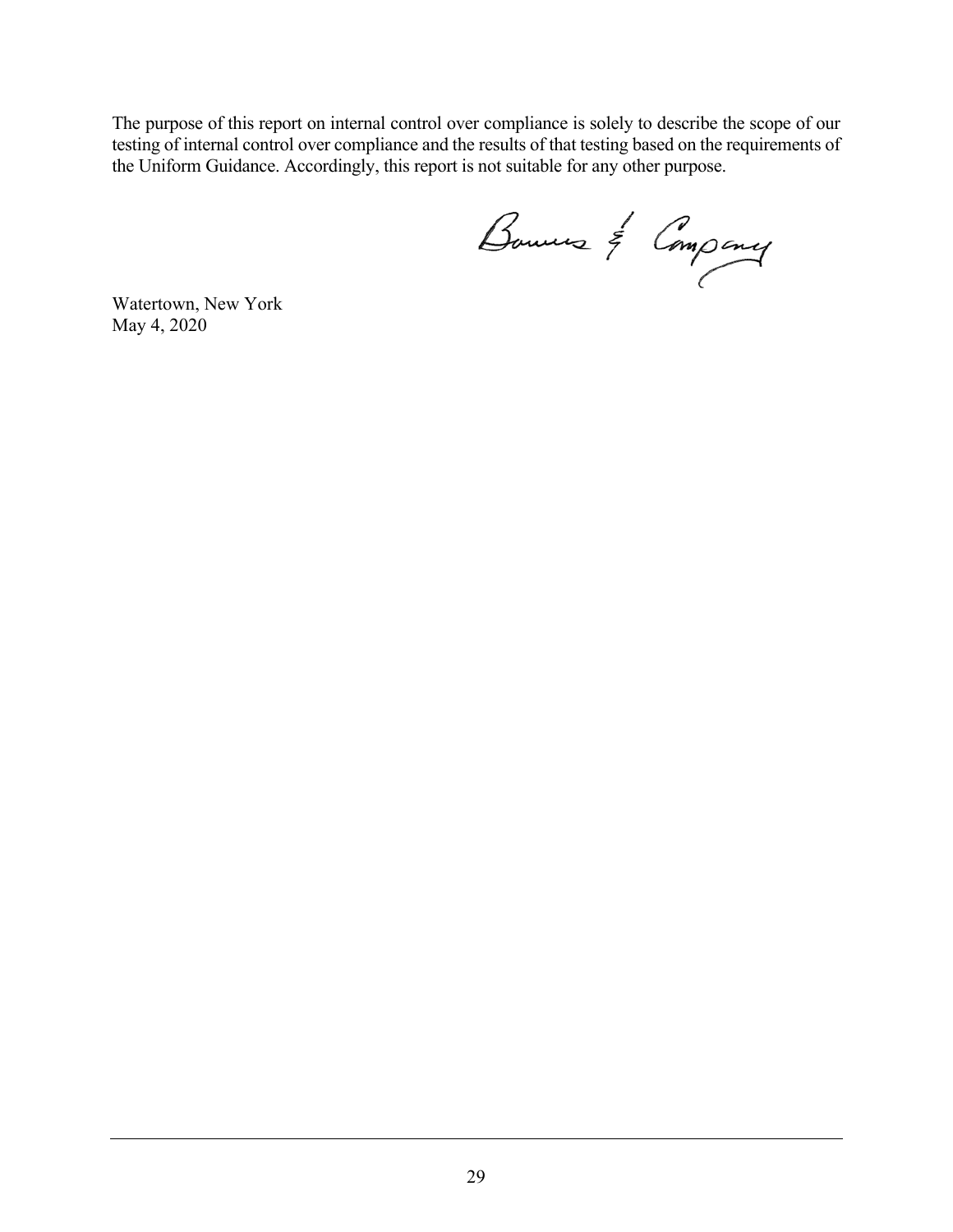#### **ADDITIONAL REPORTS REQUIRED BY THE SINGLE AUDIT ACT**

#### **SCHEDULE OF EXPENDITURES OF FEDERAL AWARDS**

Year Ended December 31, 2019

| Federal Grantor/Pass-through Grant/Program or Cluster Title                                                                                         | Federal<br><b>CFDA</b><br><b>Number</b> | Pass-Through<br><b>Entity Identifying</b><br><b>Number</b> | <b>Total</b><br>Federal<br><b>Expenditures</b> |  |
|-----------------------------------------------------------------------------------------------------------------------------------------------------|-----------------------------------------|------------------------------------------------------------|------------------------------------------------|--|
| <b>U.S. Department of Health and Human Services</b><br>Passed Through NYS Department of State:<br>477 Cluster:                                      |                                         |                                                            |                                                |  |
| <b>Community Services Block Grant</b><br><b>Community Services Block Grant</b><br>Total 477 Cluster                                                 | 93.569<br>93.569                        | C1000763<br>C <sub>1001468</sub>                           | $\mathbb{S}$<br>206,032<br>61,705<br>267,737   |  |
| Passed Through NYS Division of Housing & Community Renewal:<br>Low-Income Home Energy Assistance<br>Low-Income Home Energy Assistance               | 93.568<br>93.568                        | C093350-18<br>C093350-19                                   | 58,971<br>185,534                              |  |
| Passed Through NYS Office of Child & Family Services:<br>Family Violence Prevention & Services                                                      | 93.671                                  | C027493                                                    | 29,880                                         |  |
| Passed Through County of Lewis:<br>Temporary Assistance for Needy Families<br>Non Residential                                                       | 93.558<br>93.667                        | N/A<br>N/A                                                 | 25,370<br>9,600                                |  |
| Total U.S. Department of Health and Human Services                                                                                                  |                                         |                                                            | 577,092                                        |  |
| <b>U.S. Department of Energy</b><br>Passed Through NYS Division of Housing & Community Renewal:<br>Weatherization Assistance for Low-Income Persons | 81.042                                  | C093350-19                                                 | 140,339                                        |  |
| Total U.S. Department of Energy                                                                                                                     |                                         |                                                            | 140,339                                        |  |
| <b>U.S. Department of Homeland Security</b><br>Emergency Food & Shelter National Board Program                                                      | 97.024                                  | N/A                                                        | 22,585                                         |  |
| Total U.S. Department of Homeland Security                                                                                                          |                                         |                                                            | 22,585                                         |  |
| <b>U.S. Department of Justice</b><br>Passed Through NYS Office of Victim Services:<br>Crime Victim Services                                         | 16.575                                  | C100066                                                    | 68,018                                         |  |
| Passed Through NYS Division of Criminal Justice:<br>Violence Against Women Formula Grants                                                           | 16.588                                  | C <sub>652050</sub>                                        | 21,652                                         |  |
| Total U.S. Department of Justice                                                                                                                    |                                         |                                                            | 89,670                                         |  |
| Subtotal to Next Page                                                                                                                               |                                         |                                                            | <sup>\$</sup><br>829,686                       |  |

See Paragraph on Supplementary Information Included in Independent Auditor's Report and Accompanying Notes to the Schedule of Expenditures of Federal Awards.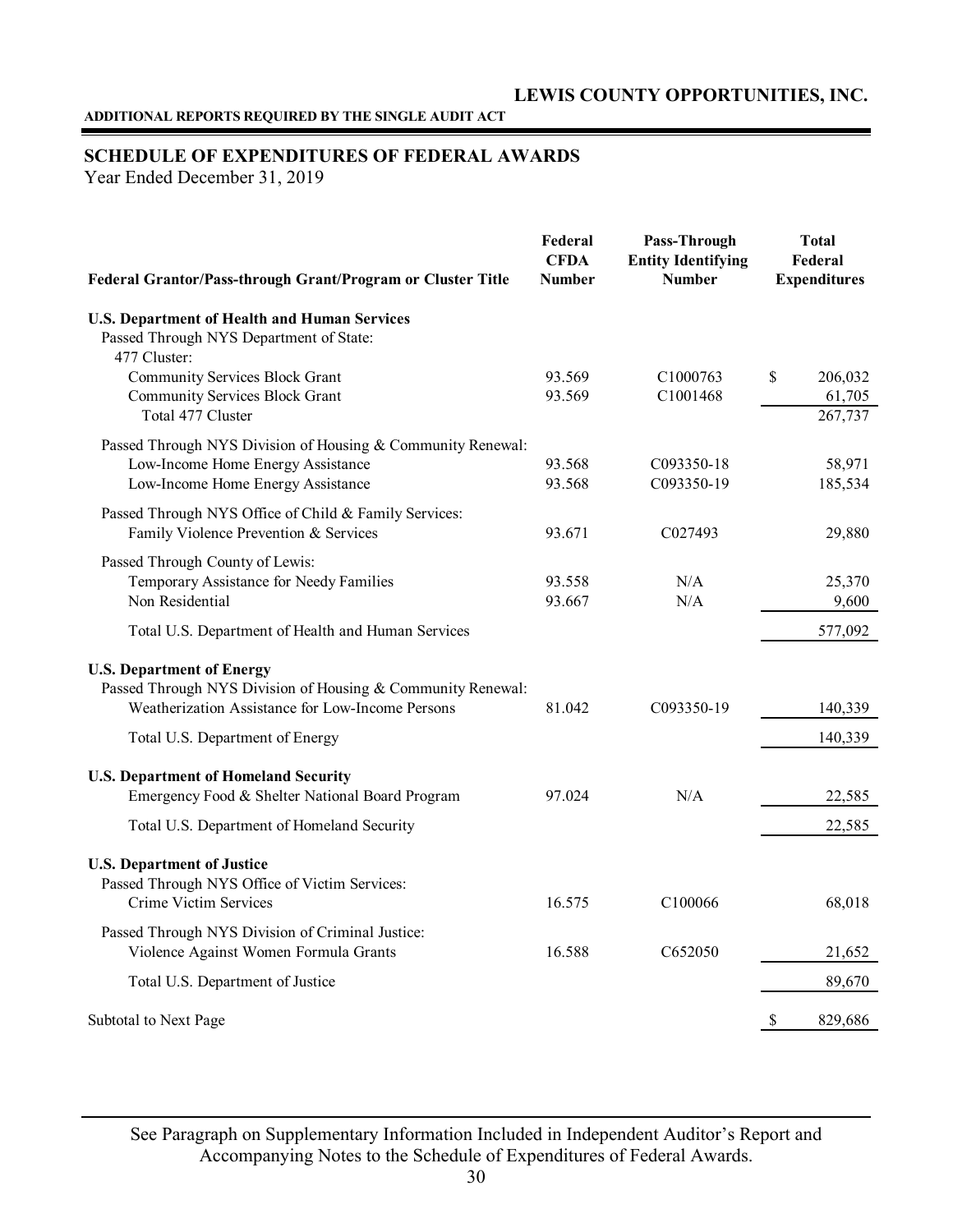# **SCHEDULE OF EXPENDITURES OF FEDERAL AWARDS - CONTINUED**

Year Ended December 31, 2019

| Federal Grantor/Pass-through Grant/Program or Cluster Title                                                                             | Federal<br><b>CFDA</b><br><b>Number</b> | Pass-Through<br><b>Entity Identifying</b><br><b>Number</b> |              | <b>Total</b><br>Federal<br><b>Expenditures</b> |
|-----------------------------------------------------------------------------------------------------------------------------------------|-----------------------------------------|------------------------------------------------------------|--------------|------------------------------------------------|
| Subtotal from Previous Page                                                                                                             |                                         |                                                            | <sup>8</sup> | 829,686                                        |
| <b>U.S. Department of Transportation</b><br>Passed Through NYS Governors Traffic Safety Committee:<br>National Priority Safety Programs | 20.616                                  | $I - 00042 - 025$                                          |              | 4,750                                          |
| Total U.S. Department of Transportation                                                                                                 |                                         |                                                            |              | 4,750                                          |
| U.S. Department of Housing & Urban Development<br>Passed Through County of Jefferson, New York:<br>Continuum of Care Program            | 14.267                                  | N/A                                                        |              | 687.199                                        |
| Total U.S. Department of Housing & Urban Development                                                                                    |                                         |                                                            |              | 687,199                                        |
| Total Federal Awards                                                                                                                    |                                         |                                                            | S            | 1,521,635                                      |

See Paragraph on Supplementary Information Included in Independent Auditor's Report and Accompanying Notes to the Schedule of Expenditures of Federal Awards.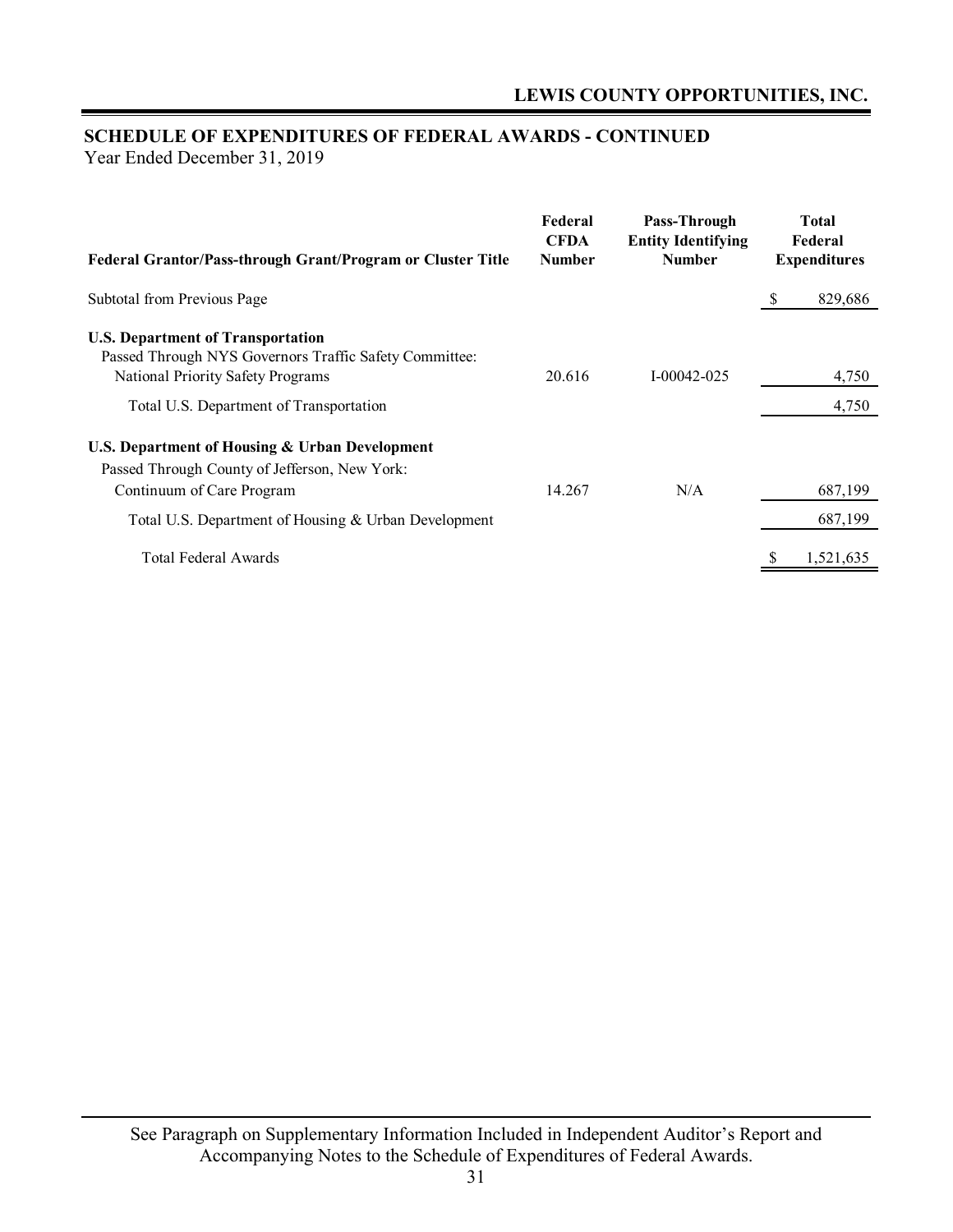### **NOTES TO SCHEDULE OF EXPENDITURES OF FEDERAL AWARDS**  December 31, 2019

### **NOTE A - BASIS OF PRESENTATION**

The accompanying Schedule of Expenditures of Federal Awards (the Schedule) includes the federal award activity of Lewis County Opportunities, Inc. under programs of the federal government for the year ended December 31, 2019. The information in this Schedule is presented in accordance with the requirements of Title 2 U.S. *Code of Federal Regulations* Part 200, *Uniform Administrative Requirements, Cost Principles, and Audit Requirements for Federal Awards* (Uniform Guidance). Because the Schedule presents only a selected portion of the operations of the Organization, it is not intended to and does not present the financial position, changes in net assets, or cash flows of Lewis County Opportunities, Inc.

#### **NOTE B – SUMMARY OF SIGNIFICANT ACCOUNTING POLICIES**

Expenditures reported on the Schedule are reported on the accrual basis of accounting. Such expenditures are recognized following the cost principles contained in the Uniform Guidance, wherein certain types of expenditures are not allowable or are limited as to reimbursement.

### **NOTE C – INDIRECT COST RATE**

Lewis County Opportunities, Inc. has not elected to use the 10 percent de minimis indirect cost rate as allowed under the Uniform Guidance.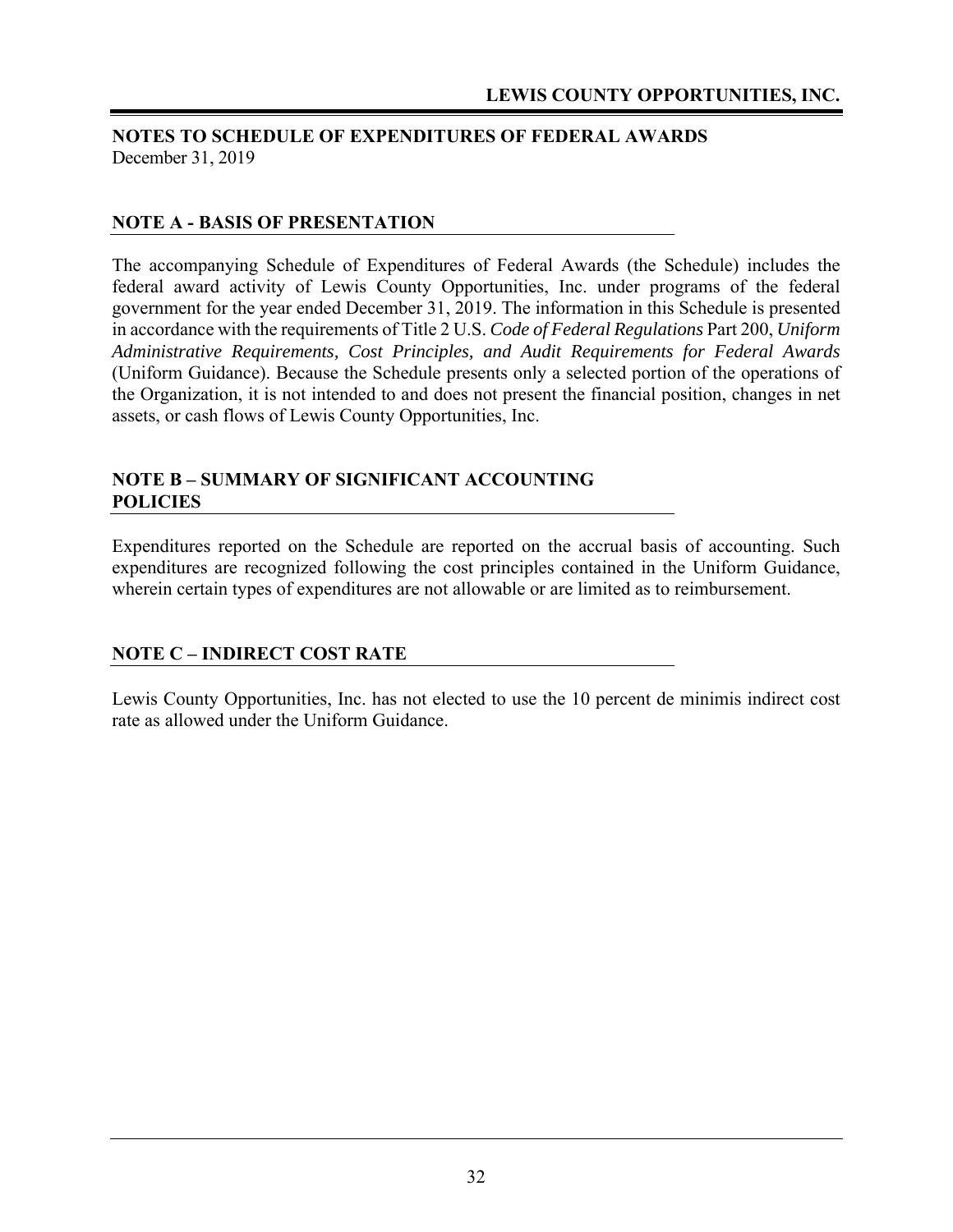### **SCHEDULE OF FINDINGS AND QUESTIONED COSTS**

Year Ended December 31, 2019

### **SUMMARY OF AUDITOR'S RESULTS**

- 1. The auditor's report expresses an unmodified opinion on whether the financial statements of Lewis County Opportunities, Inc. were prepared in accordance with GAAP.
- 2. No significant deficiencies relating to the audit of the financial statements of Lewis County Opportunities, Inc. were disclosed during the audit. No material weaknesses are reported.
- 3. No instances of noncompliance material to the financial statements of Lewis County Opportunities, Inc., which would be required to be reported in accordance with *Government Auditing Standards*, were disclosed during the audit.
- 4. No significant deficiencies relating to the audit of the major federal award programs are reported in the Independent Auditors' Report on Compliance with Requirements for Each Major Program and on Internal Control Over Compliance Required by the Uniform Guidance. No material weaknesses were reported.
- 5. The auditor's report on compliance for the major federal award programs for Lewis County Opportunities, Inc. expresses an unmodified opinion on the major federal programs.
- 6. The programs tested as major programs include:

| <b>Weatherization Assistance for Low-Income Persons</b> | 81.042 |
|---------------------------------------------------------|--------|
| Low-Income Home Energy Assistance                       | 93.568 |

- 7. The threshold used for distinguishing between Type A and B programs was \$750,000.
- 8. Lewis County Opportunities, Inc. was determined to be a low-risk auditee.

#### **FINDINGS - FINANCIAL STATEMENTS AUDIT**

No findings to report.

### **FINDINGS AND QUESTIONED COSTS - MAJOR FEDERAL AWARD PROGRAMS AUDIT**

No findings to report.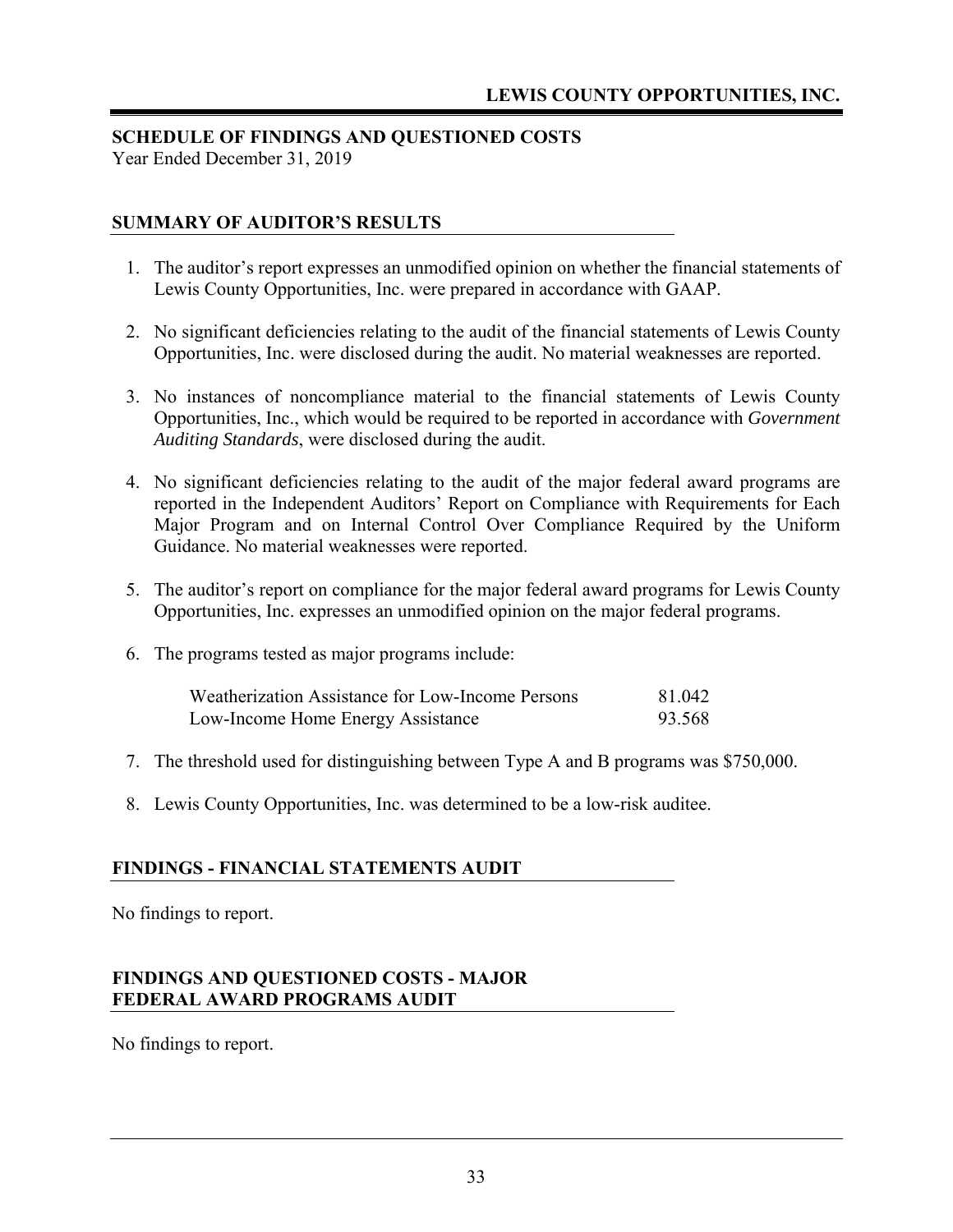### **SUMMARY SCHEDULE OF PRIOR AUDIT FINDINGS**  December 31, 2019

There were no prior year audit findings.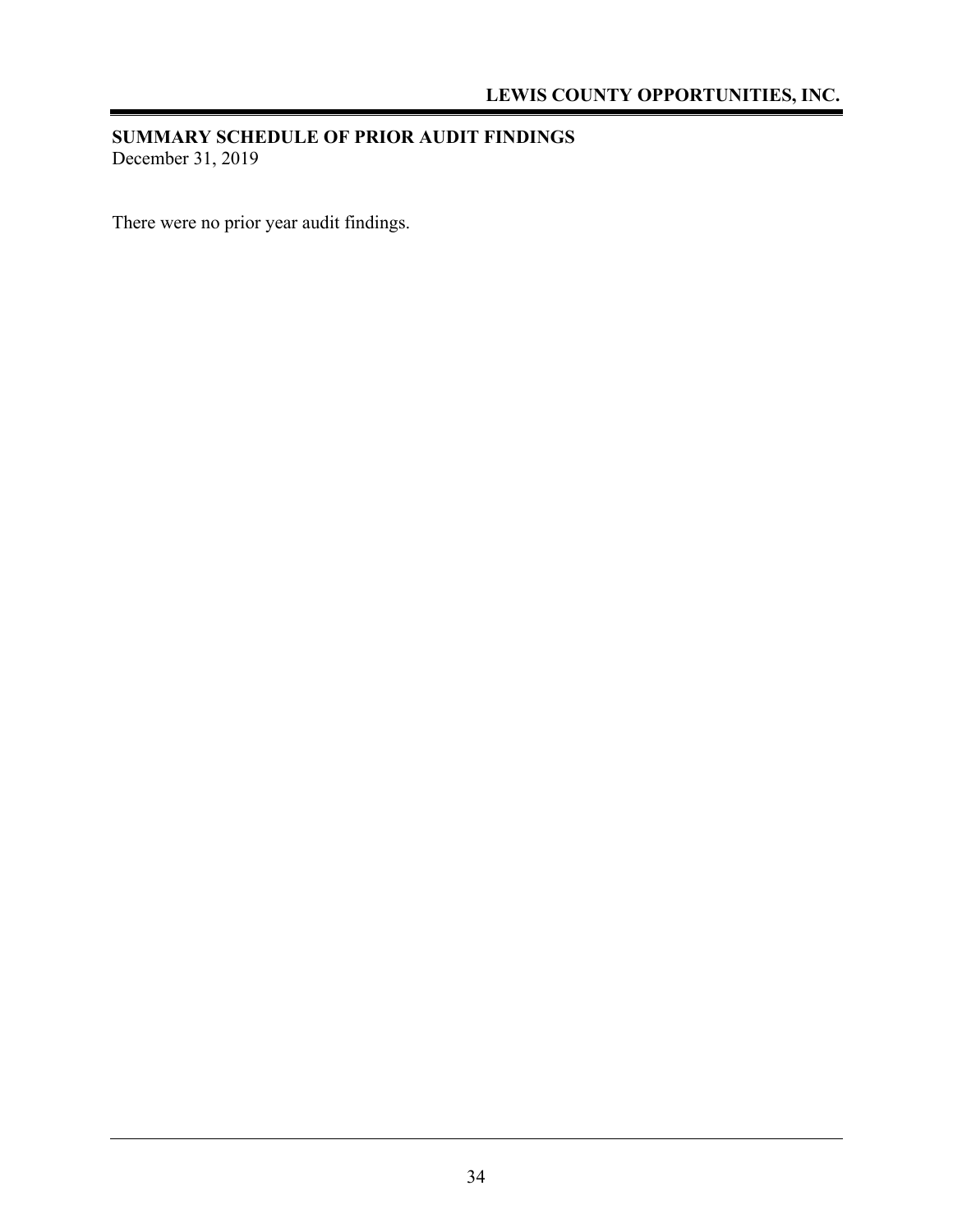

May 4, 2020

To the Board of Directors Lewis County Opportunities, Inc.

We have audited the financial statements of Lewis County Opportunities, Inc. for the year ended December 31, 2019, and have issued our report thereon dated May 4, 2020. Professional standards require that we provide you with information about our responsibilities under generally accepted auditing standards, *Government Auditing Standards* and the Uniform Guidance, as well as certain information related to the planned scope and timing of our audit. We have communicated such information in our letter to you dated August 2, 2019. Professional standards also require that we communicate to you the following information related to our audit.

#### Significant Audit Matters

#### *Qualitative Aspects of Accounting Practices*

Management is responsible for the selection and use of appropriate accounting policies. The significant accounting policies used by Lewis County Opportunities, Inc. are described in Note 2 to the financial statements. As described in Note 2, the Organization changed accounting policies related to revenue recognition by adopting FASB Accounting Standards Update (ASU) 2014-19, *Revenue from Contracts with Customers (Topic 606)* in 2019. We noted no transactions entered into by the Organization during the year for which there is a lack of authoritative guidance or consensus. All significant transactions have been recognized in the financial statements in the proper period.

Accounting estimates are an integral part of the financial statements prepared by management and are based on management's knowledge and experience about past and current events and assumptions about future events. Certain accounting estimates are particularly sensitive because of their significance to the financial statements and because of the possibility that future events affecting them may differ significantly from those expected. The most sensitive estimate affecting the financial statements was:

Management's estimate of the depreciation of fixed assets is based on estimated useful lives. We evaluated the key factors and assumptions used to develop the estimated useful lives in determining that it is reasonable in relation to the financial statements taken as a whole.

The financial statement disclosures are neutral, consistent, and clear.

120 Madison Street, 1700 AXA Tower II, Syracuse, NY 13202 Phone: 315.234.1100 • Fax: 315.234.1111 1120 Commerce Park Drive East, Watertown, NY 13601 Phone: 315.788.7690 • Fax: 315.788.0966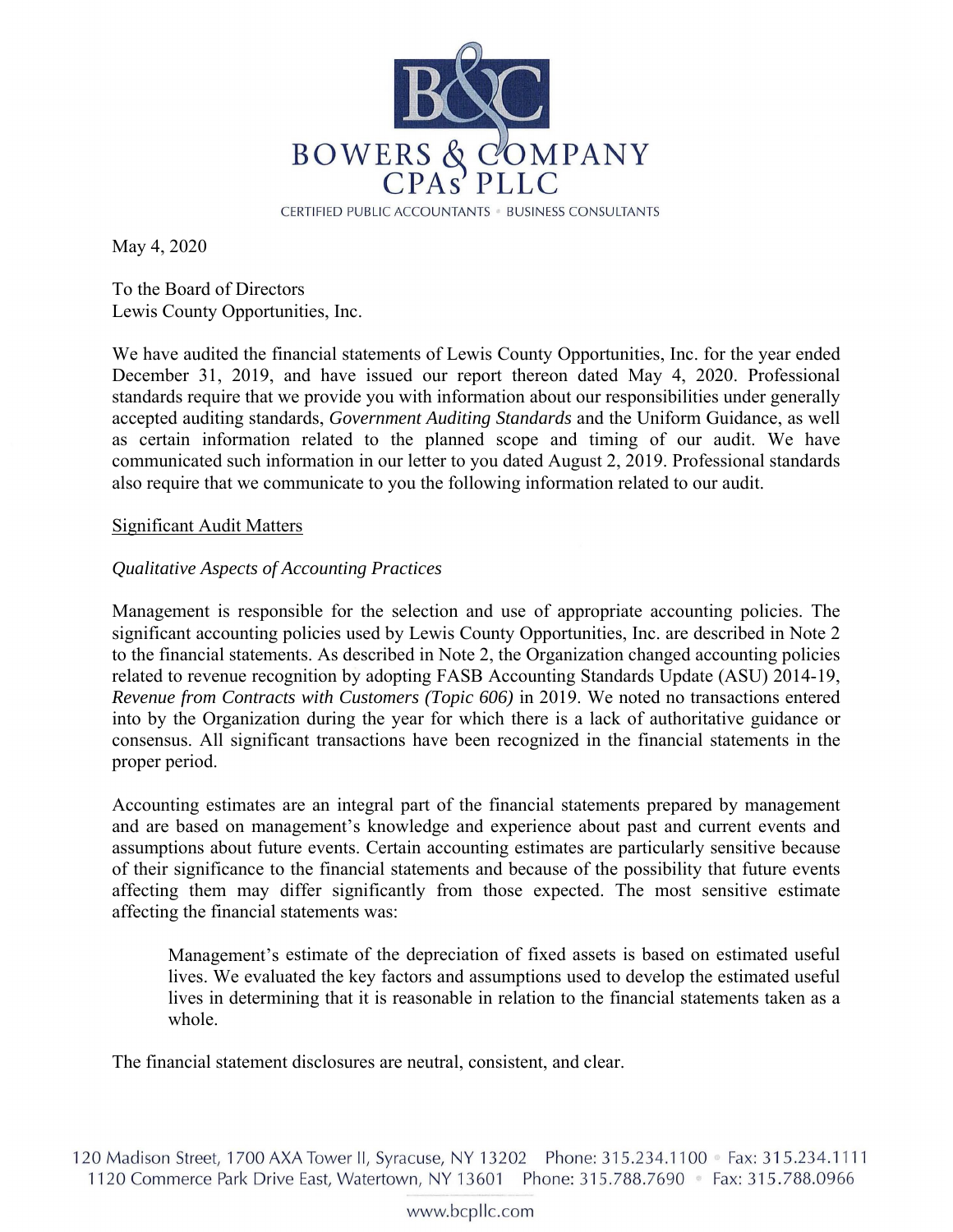To the Board of Directors Lewis County Opportunities, Inc. May 4, 2020 Page 2

#### *Difficulties Encountered in Performing the Audit*

We encountered no significant difficulties in dealing with management in performing and completing our audit.

#### *Corrected and Uncorrected Misstatements*

Professional standards require us to accumulate all misstatements identified during the audit, other than those that are clearly trivial, and communicate them to the appropriate level of management. Management has corrected all such misstatements. The attached material misstatement detected as a result of audit procedures was corrected by management.

#### *Disagreements with Management*

For purposes of this letter, a disagreement with management is a financial accounting, reporting, or auditing matter, whether or not resolved to our satisfaction, that could be significant to the financial statements or the auditor's report. We are pleased to report that no such disagreements arose during the course of our audit.

#### *Management Representations*

We have requested certain representations from management that are included in the management representation letter dated May 4, 2020.

#### *Management Consultations with Other Independent Accountants*

In some cases, management may decide to consult with other accountants about auditing and accounting matters, similar to obtaining a "second opinion" on certain situations. If a consultation involves application of an accounting principle to the Organization's financial statements or a determination of the type of auditor's opinion that may be expressed on those statements, our professional standards require the consulting accountant to check with us to determine that the consultant has all the relevant facts. To our knowledge, there were no such consultations with other accountants.

#### *Other Audit Findings or Issues*

We generally discuss a variety of matters, including the application of accounting principles and auditing standards, with management each year prior to retention as the Organization's auditors. However, these discussions occurred in the normal course of our professional relationship and our responses were not a condition to our retention.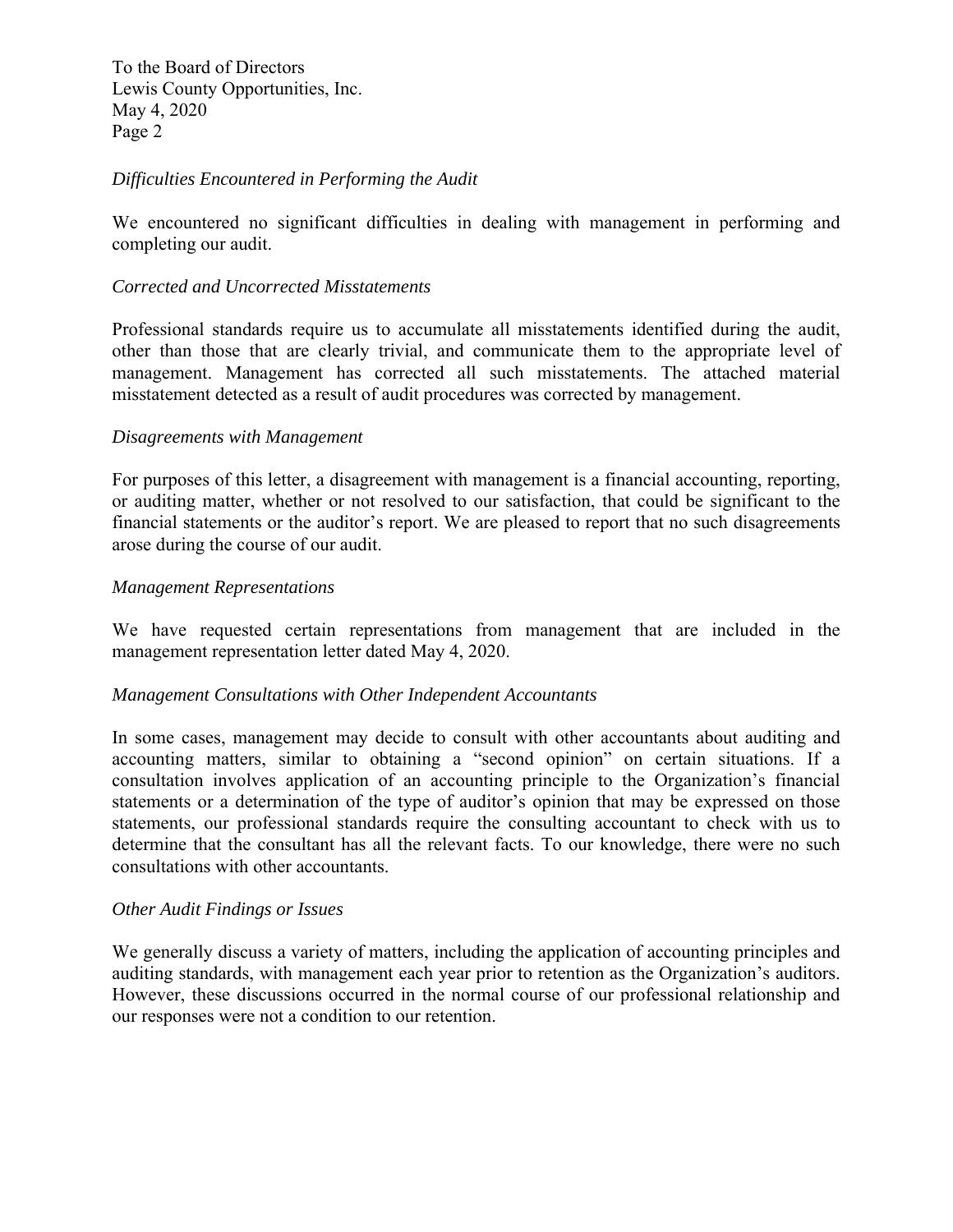To the Board of Directors Lewis County Opportunities, Inc. May 4, 2020 Page 3

#### **Other Matters**

With respect to the supplementary information accompanying the financial statements, we made certain inquiries of management and evaluated the form, content, and methods of preparing the information to determine that the information complies with U.S. generally accepted accounting principles, the method of preparing it has not changed from the prior period, and the information is appropriate and complete in relation to our audit of the financial statements. We compared and reconciled the supplementary information to the underlying accounting records used to prepare the financial statements or to the financial statements themselves.

This information is intended solely for the use of the Board of Directors and management of Lewis County Opportunities, Inc. and is not intended to be, and should not be, used by anyone other than these specified parties.

Very truly yours,

Bouwers & Company